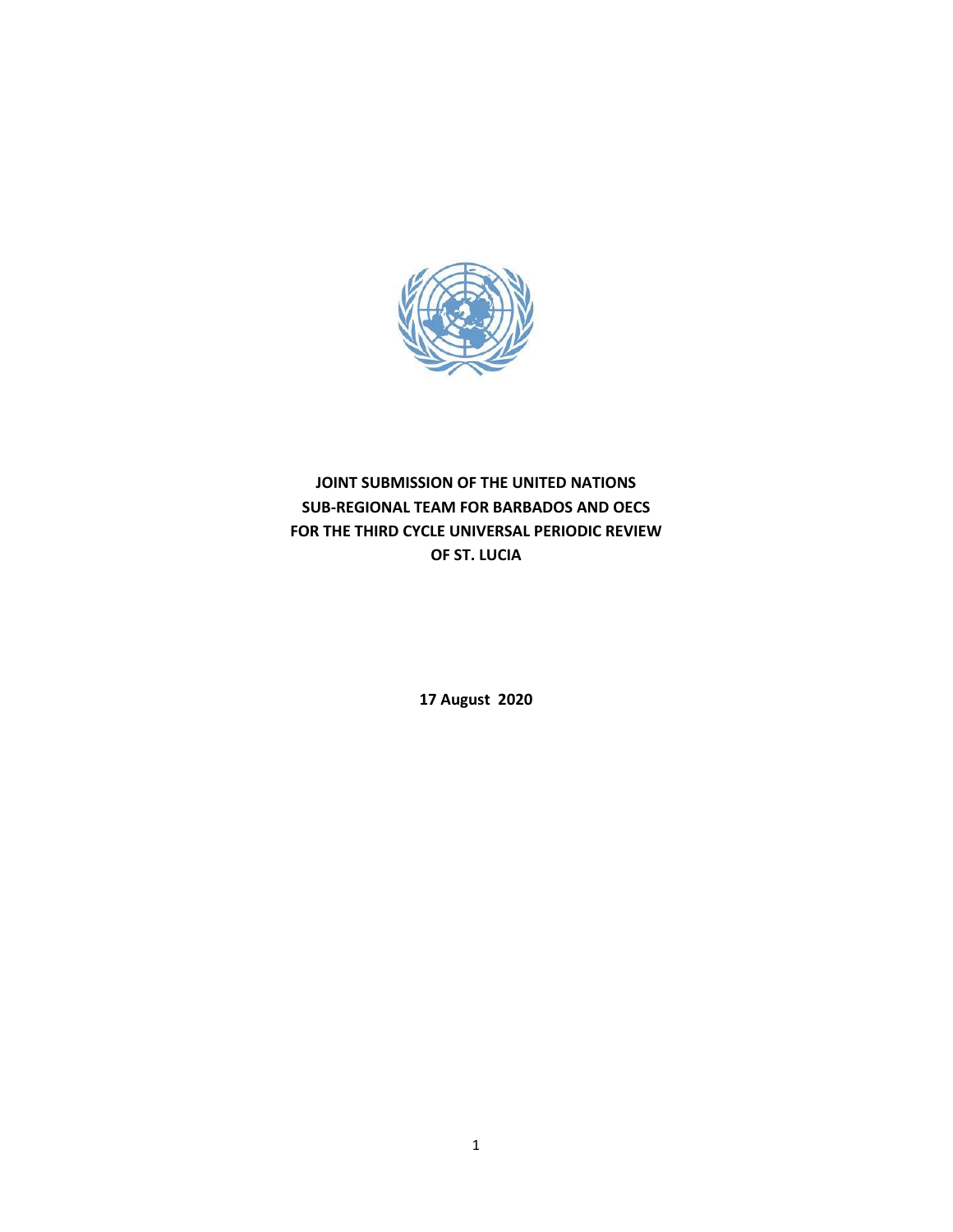This joint submission is being made on behalf of the United Nations Sub-regional Team for Barbados and the OECS (UNST) with reference to the 3<sup>rd</sup> cycle Universal Periodic Review of St. Lucia. The sub-regional team commends the St. Lucia government on its efforts to implement supported recommendations from the last UPR cycle, particularly regarding women'<sup>s</sup> and children'<sup>s</sup> rights. This submission discusses the status of implementation of St. Lucia'<sup>s</sup> second cycle UPR recommendations as well as <sup>a</sup> key human rights developments in St. Lucia.

#### **COVID-19**

The socio-economic effect of the COVID-19 crisis threatens to erode the last decade of development gains of Caribbean SIDS and undermines the region'<sup>s</sup> capacity to achieve the Sustainable Development Goals (SDGs).The Eastern Caribbean is heavily reliant on the tourism industry, which for some countries contributes as much as 50% of GDP and provides jobs for up to one half of labour force in this region. It is expected that the COVID 19 crisis will have medium to longer term effects on social and economic sectors with negative consequences for economic growth, job creation, citizen security and the state'<sup>s</sup> capacity to provide health and social services especially for those in vulnerable circumstances including children, youth, women, the elderly, persons with disabilities, and migrants.

The first COVID 19 cases confirmed in the Eastern Caribbean countries occurred during the second week of March: Saint Vincent and the Grenadines (12 March), followed by Antigua and Barbuda and Saint Lucia on the same date (13 March) and then Barbados (17 March). St. Kitts and Nevis recorded its first case on 24 March.

Small island developing states all share <sup>a</sup> common susceptibility to <sup>a</sup> wide range of risks and <sup>a</sup> limited capacity to deal with these when they occur. Vulnerability of the Caribbean is multi-dimensional and includes economic, social and environmental factors. The sudden outbreak of novel coronavirus herein COVID 19 has highlighted the immense challenge of dealing with <sup>a</sup> new type of crisis for the region. With the timing of COVID 19 overlapping the hurricane season, many lives and livelihoods are at risk and may remain vulnerable for years.

Eastern Caribbean governments were swift to respond to global health crisis taking strong measures, including border closures and quarantine hours, to mitigate the spread of the virus. The measures taken successfully curbed community spread of the virus and healthcare systems were able to respond to COVID 19 cases without becoming overwhelmed. With the health emergency currently under control, Eastern Caribbean countries shifted focus to reopening their borders in an attempt to resuscitate their tourist economies which were shut down as <sup>a</sup> result of the global pandemic.

Many countries have taken measures to limit the impact of COVID on both human well-being and the economy. Among these include expansion of social assistance schemes, fiscal measures to bring relief to individuals and companies including small businesses which are disproportionately affect by the crisis. In the case of St. Lucia, since March 2020 the government has introduced the following measures to mitigate the negative socioeconomic consequences of COVID 19 crisis: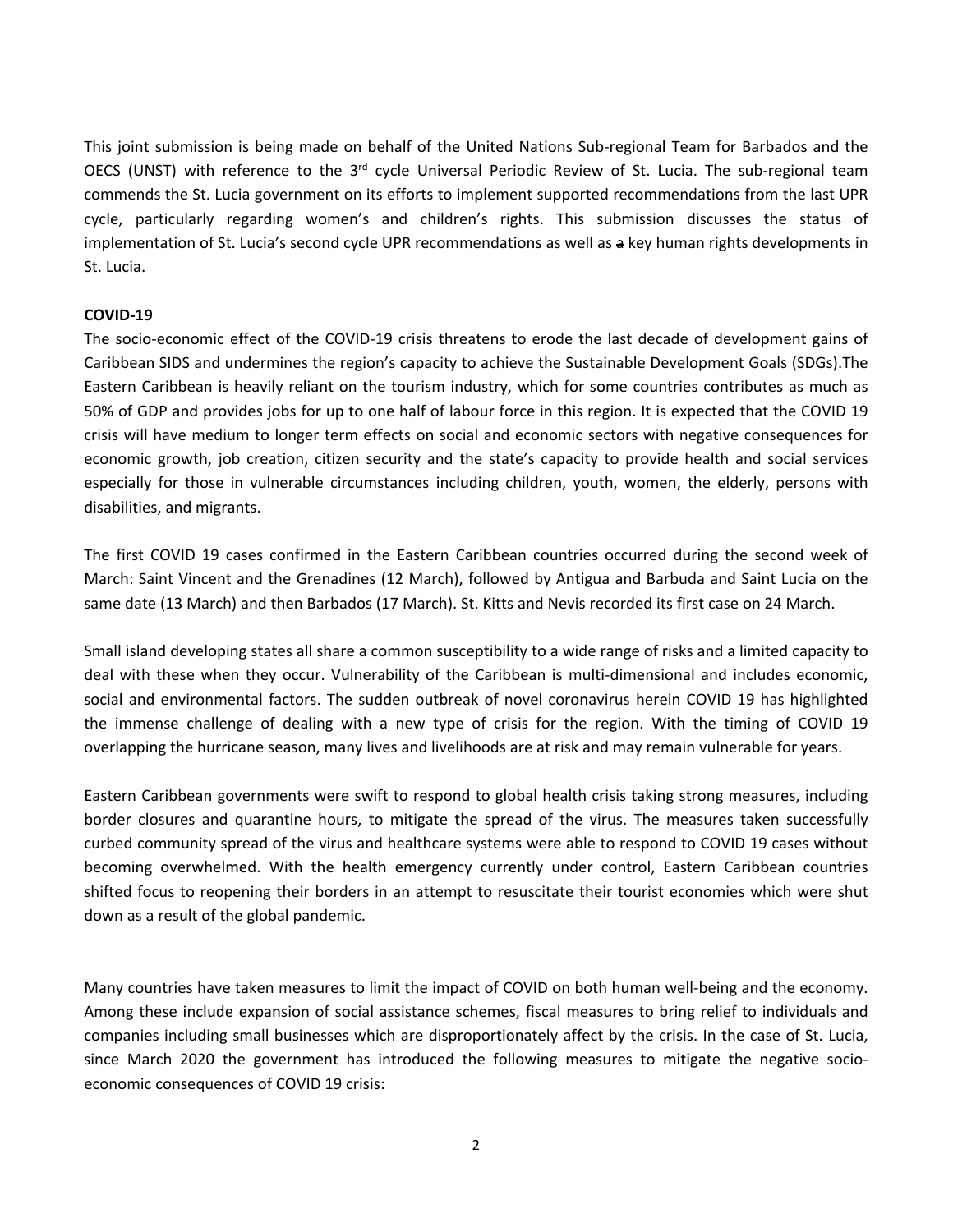### Unemployment relief

 $\bullet$ St. Lucia National Insurance Corporation provides subsistence allowance to persons who lost their jobs.

## Self Employed Subsistence Allowance

 Government provides subsistence allowance to non-contributors of NIC (i.e. taxi drivers, vendors, small business people, creative industry etc).

# Moratorium on bank loan repayments (principal and interest) for 6 months

- Displaced workers and businesses adversely affected by the COVID-19 pandemic can obtain relief from the commercial banks from April to September 2020.
- The Government is also working closely with the Saint Lucia Bankers Association, the Eastern Caribbean Central Bank, the Caribbean Development Bank, the World Bank, and the other international development partners to seek financial assistance which includes <sup>a</sup> moratorium on debt payments, grant funding, policy-based loans and budgetary support.

# Engagement with Utility companies to assist those who have suffered job loss.

 $\bullet$  Suspension of disconnections for the next 6 months (April to September 2020) for individuals and businesses which have suffered losses as <sup>a</sup> result of COVID-19.

## Direct support to farmers and fisherfolk

 Support increased productivity and inputs to farmers including fertilizer, seedlings and other inputs to help increase food production to supply the local and regional markets. Provide targeted support to farmers and fisherfolk adversely affected through increased government purchase of products.

## National Meals Programme

 Collaboration with the SLHTA, Ministry of Agriculture and other key stakeholders to commence the preparation and distribution of meals to approximately 5,000 underprivileged persons.

While Caribbean governments do their best to respond to the COVID-19 crisis, it is important to understand that, at this time of heightened global uncertainty, Caribbean countries are in dire need of international assistance. Without support to mitigate the socio-economic effects of the global pandemic, advancing human rights in the region will be substantially undermined by increasing joblessness, poverty, and inequality.

# **Right or area: 2.1. Acceptance of international norms**

St. Lucia supported multiple recommendations to ratify additional international human rights instruments including the **Convention on the Rights of Persons with Disabilities (CRPD),** International Covenant on Civil and Political Rights and the International Covenant on Economic, Social and Cultural Rights. Although St. Lucia has not yet ratified the covenants, in June 2020 St. Lucia ratified the **CRPD** and requested technical assistance from the OHCHR in supporting implementation of the convention. St. Lucia also supported recommendations to ratify the CRC Optional Protocols to the Convention on the Rights of the Child which were ratified previously in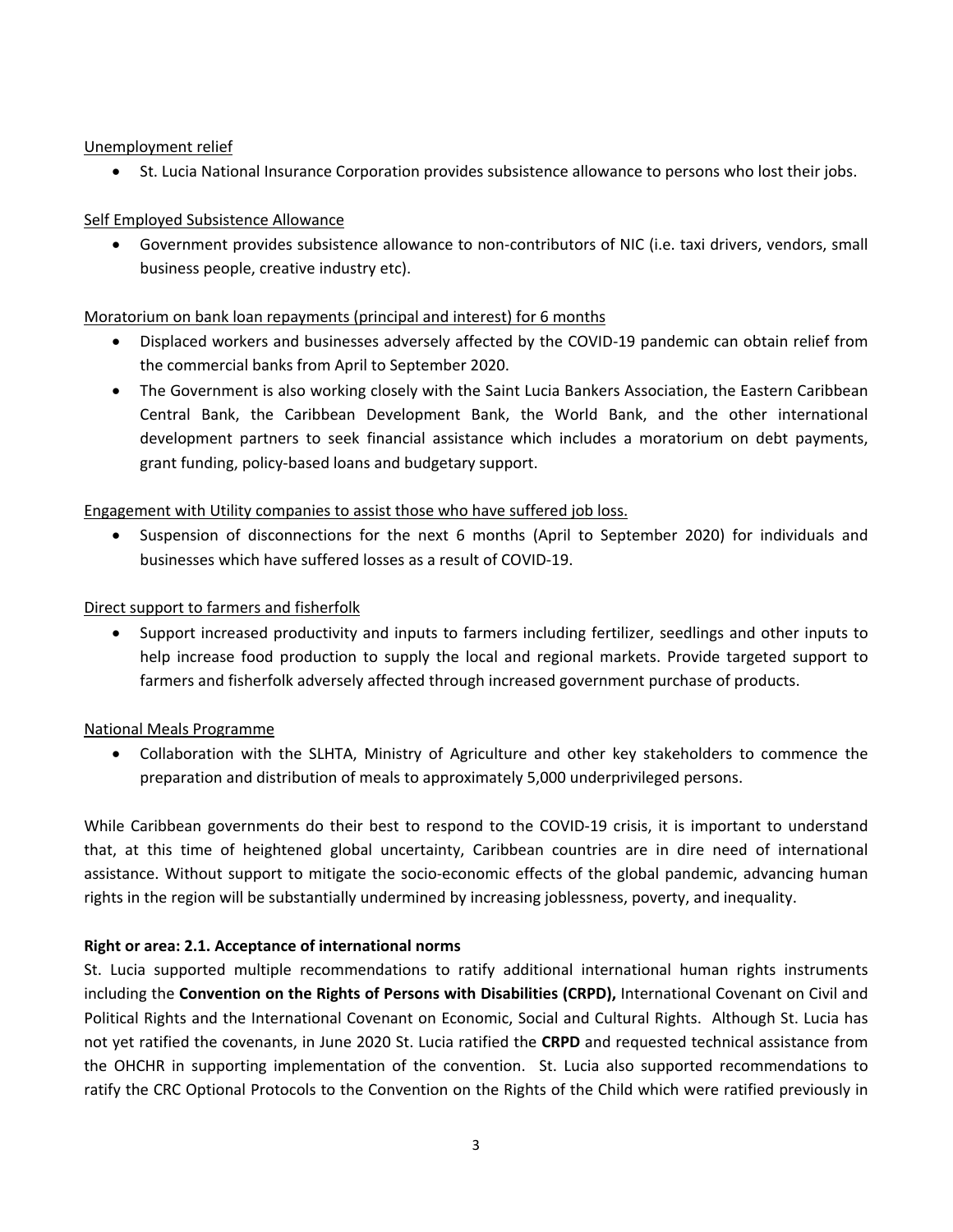2013 and 2014. St. Lucia has not yet ratified the Optional Protocol to the Convention on the Elimination of All Forms of Discrimination Against Women (CEDAW).

Recommendations:

 Ratify additional international human rights instruments, in particular the International Covenant on Civil and Political Rights; the International Covenant on Economic, Social, and Cultural Rights; and the CEDAW Optional Protocol and bring its domestic legal framework into line with international obligations.

### **Right or area: 3.1. Cooperation with treaty bodies**

St. Lucia supported and is implementing recommendations to submit outstanding reports to the treaty bodies. Following its second cycle UPR, St. Lucia established <sup>a</sup> **National Mechanism for Reporting and Follow-up ("NMRF")**, with the support of the OHCHR, which is tasked with supporting St. Lucia'<sup>s</sup> human rights reporting and following up on the implementation of recommendations received from international and regional human rights recommendations.

After the second cycle UPR, St. Lucia requested and received support from the OHCHR in building the capacity of government officials to draft treaty body and UPR reports. In 2019 the Ministry of External Affairs and the Ministry of Education, Innovation, Gender Relations and Sustainable Development, in collaboration with the OHCHR, facilitated series of workshops for government officials to gather necessary information to inform St. Lucia'<sup>s</sup> CEDAW report. Also in 2019, the Division of Gender Relations worked with the non-profit organization, Sisters for Change, to facilitate another series of workshops that trained key government officials, including members of the NMRF, on CEDAW and treaty body reporting. The workshops generated <sup>a</sup> draft CEDAW report which is currently being finalized and under review prior to submission. Finally, under the leadership of the Ministry of External Affairs, in 2019 St. Lucia established <sup>a</sup> National Mechanism for Reporting and Follow-up that is mandated with reporting to human rights mechanisms and follow-up on the implementation of human rights recommendations.

## **Right or area: 3.2. Cooperation with special procedures**

The country received visit requests from the Special Rapporteur on Development in November 2017 and the Special Rapporteur on the Environment in March 2020. Both requests are still pending.

## **Right or area: 4. Inter-state cooperation and development assistance**

St. Lucia supported, and is implementing, the recommendation to avail itself of bilateral and international partnerships. St. Lucia is in the process of implementing multiple projects and initiatives with international partners. With regard to UN partnership, the UN Resident Coordinator'<sup>s</sup> Office for Barbados and the Eastern Caribbean, the United Nations Children'<sup>s</sup> Fund (UNICEF), the World Food Programme, the International Labour Organization, the United Nations Development Programme and UN Women have come together under the Joint Programme **"***Universal Adaptive Social Protection to Enhance Resilience and Acceleration of the Sustainable Development Goals in the Eastern Caribbean"* to support the governments of Barbados and Saint Lucia, as well as the Organisation of Eastern Caribbean States (OECS) Commission, in ensuring access to social protection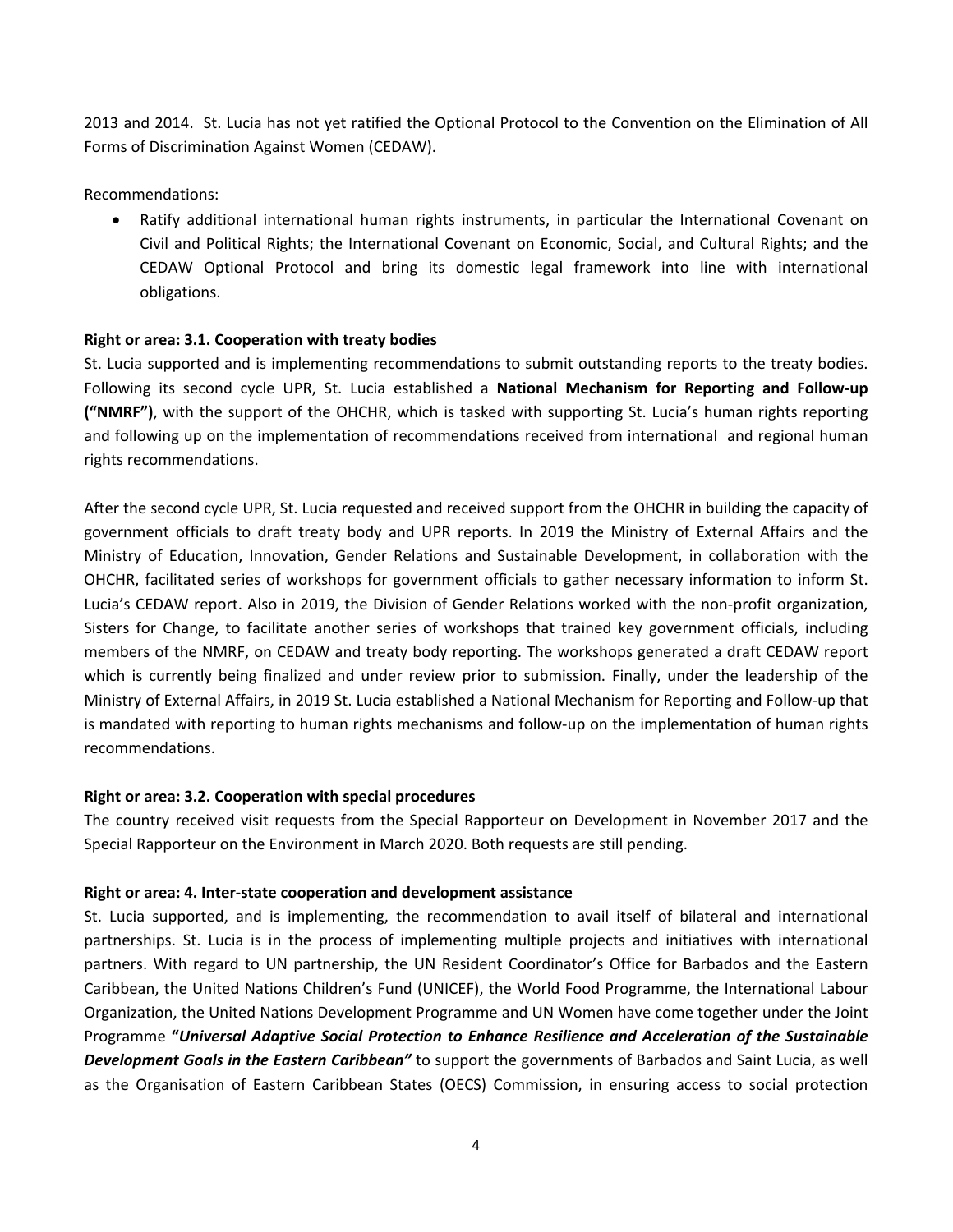programmes for people in need during times of crisis, including tropical storms and hurricanes. The global "Joint SDG Fund" is providing USD 3 million for this effort, with an additional USD 1.75 million contributions from all partner agencies. Over the long term, this two-year effort (January 2020 to January 2022) aims to progressively increase access to social protection services towards universal coverage; make social protection more adaptive – linking it to disaster risk management and adapting to climate change – to ensure people have the means to prepare and can access support during and after crises. St. Lucia also worked with UNDP to develop <sup>a</sup> National Adaptation Plan (NAP), in line with the existing United Nations Framework Convention on Climate Change.

Given the unprecedented social and economic impacts of COVID-19, the Joint Programme is being repurposed to strengthen the governments' COVID-19 response by: scaling up existing public assistance to increase both the reach and level of support offered to those who need it most; conducting assessments to assist in determining the indirect impacts of COVID-19; identifying those in need and respective response activities; and strengthening the National Insurance Scheme of Barbados to gauge the impacts on its financial sustainability, enhance its information management and monitoring capacity and facilitate public access and improve communication.

[See discussions on other initiatives with international partners throughout report]

### **Right or area: 5.1. Constitutional &legislative framework**

St. Lucia supported recommendations to make legislative changes intended to address violence and discrimination against women and children and to fully implement the provisions of CEDAW.

In 2018 St. Lucia passed two key pieces of legislation addressing the rights of the children which also works to bring St. Lucia'<sup>s</sup> legislative in better alignment with the requirements of the CRC. In November 2018, the Parliament of Saint Lucia unanimously passed the **Child (Care, Protection, and Adoption) Act of 2018** and the **Child Justice Act of 2018**, replacing the Children and Young Persons Act of 1972, to comply with obligations laid out in the CRC. The Child Justice Act substantially changes how the state apprehends, processes, and provides services to children. Although the age of criminal responsibility remains 12 years, the legal definition of <sup>a</sup> child has changed under the new legislation. A child is now deemed to be under the age of 18 which will have implications for children in conflict with the law as well as the age of sexual consent, which is 16 years.

Importantly, unlike other Caribbean countries St. Lucia supported recommendations to prohibit the corporal punishment of children which the country is in the process of implementing. In March 2019 the Ministry of Education, Innovation, Gender Relations and Sustainable Development announced the suspension of corporal punishment in schools effective as of May 2019 and the abolition of the practice effective as of 2020.

### Recommendations:

 $\bullet$  Address the legislative dissonance between age of majority and age of sexual consent to facilitate access to reproductive health services and information for sexually active adolescents, also in light of the high adolescent fertility rate.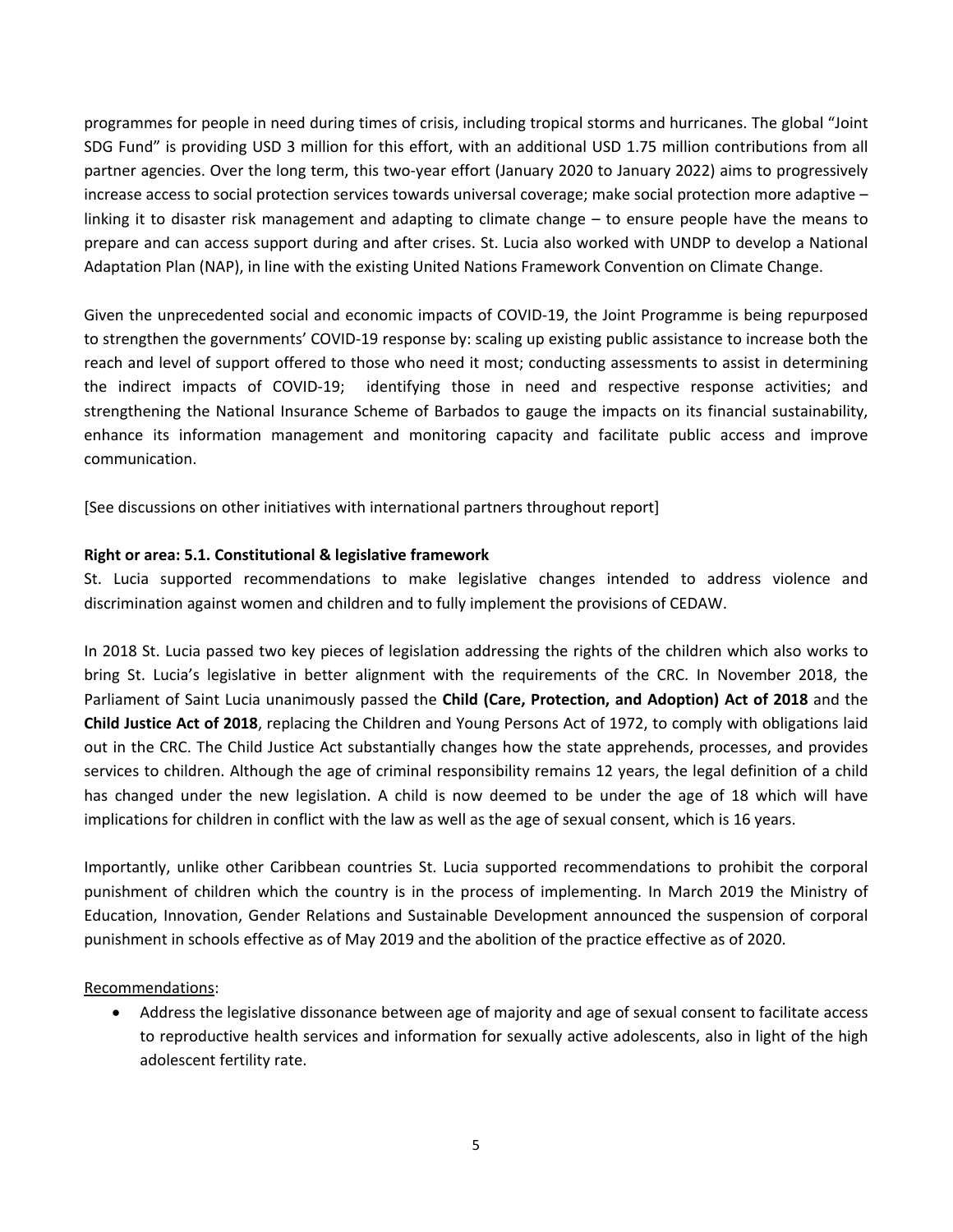# **Right or area: 5.2. Institutions and policies Right or area: 16. Right to an effective remedy; impunity**

St. Lucia did not support recommendations to establish <sup>a</sup> national human rights institutions (NHRI) in compliance with the Paris Principles and the country has not taken any measures to that end. However, St. Lucia has a Parliamentary Commissioner whose mandate is similar to that of an Ombudsman. Although underresourced the Parliamentary Commissioner is active and works to address matters of abuse of administrative power and other forms of mal administration.

During the second UPR St. Lucia received and supported recommendations to take urgent measures to investigate all allegations of extrajudicial killings by law enforcement agencies, including the killings which occurred under the 2010/2011 Operation Restore Confidence (ORC) campaign, with <sup>a</sup> view to bringing the perpetrators to justice. The now-notorious ORC campaign, in which eleven criminal suspects were allegedly killed by the police, was intended to address <sup>a</sup> crime wave. An investigation into ORC accused the police of keeping "death lists" and carrying out extrajudicial killings of suspected criminals. In August 2013, after rumours of unlawful killings came to light, the United States suspended all assistance it was giving to the island'<sup>s</sup> police force by imposing the Leahy Law on the country. Since the suspension of military assistance, the government of St. Lucia has given frequent public assurances that the ORC perpetrators will be brought to justice. In 2018, Security Minister Senator Hermangild Francis publicly stated that police officers accused of extrajudicial killings during the ORC will be prosecuted. In June 2020 Minister Francis again confirmed that the allegations of extrajudicial killings committed by members of the Royal St Lucia Police Force (RSLPF) will be addressed before the next general election (scheduled to held by June 2021). In spite of public assurances, St. Lucia has not yet prosecuted any officers who were <sup>a</sup> part of ORC.

It should also be noted that public sentiment has been supportive of Commissioner Francis and the ORC and, amid an upsurge in gun crime over recent years, some citizens have been clamouring for <sup>a</sup> resurrection of the controversial Operation Restore Confidence.

With regard to an institutionalized response to climate change, according to UNDP, St. Lucia recognises the challenges that climate change poses to its population, natural resources and economy, and has taken considerable measures to identify and address, to the extent possible, current and future climate risks at the policy and operational level. St. Lucia is vulnerable to climate change due to three main conditions: (a) its geographical area, which accounts for the fact that disasters take country‐wide proportions; (b) its location in one of the highest-risk areas of the planet (volcanic, seismic, oceanic, and storm activity). UNDP estimates the cost of inaction on climate change in Saint Lucia has been calculated to be at 12.1% of GDP by 2025, rising to 24.5% by 2050 and 49.1% by 2100. Recent extreme climate events have highlighted the vulnerability of the region to climate hazards and provided an indication of the additional future costs in failing to prepare for climate change.

The Government of Saint Lucia has demonstrated its commitment to responding to climate change by taking <sup>a</sup> proactive role at the international, regional and national levels. Saint Lucia'<sup>s</sup> revised **Climate Change Adaptation**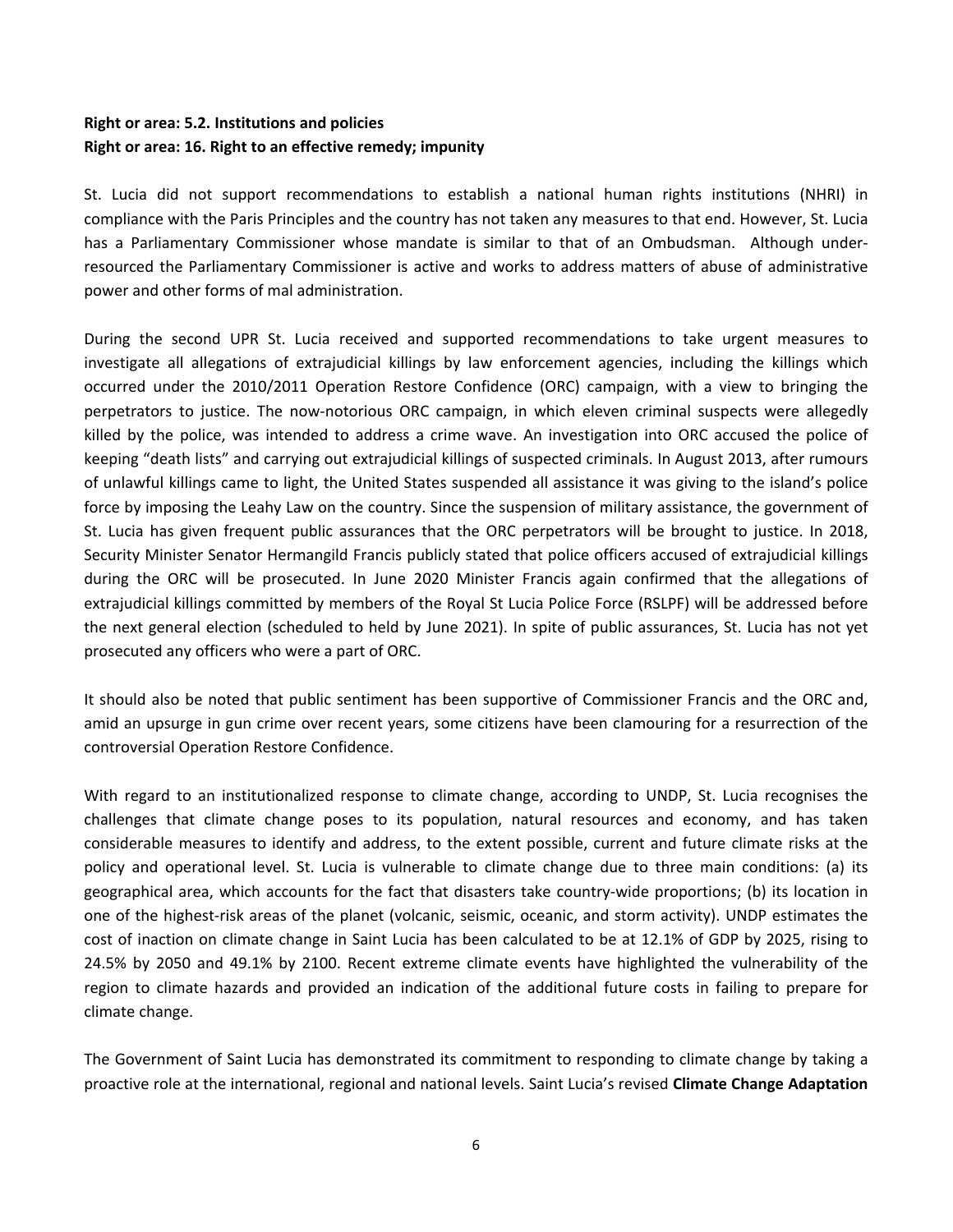**Policy (CCAP)**, which was approved by Cabinet in 2015, seeks to ensure the people of Saint Lucia, their livelihoods, and social systems are resilient to the risks and impacts of climate change. The CCAP provides an integrated framework for responding to climate change across all sectors. In April 2016, the Government submitted its first Nationally Determined Contribution (NDC) to the United Nations Framework Convention on Climate Change (UNFCCC), recognising the need to place emphasis on adaptation, while also contributing to the global mitigation effort.

To facilitate effective mid and long-term climate adaptation planning and to enable the integration of climate change adaptation considerations into all relevant policies and programmes and into development planning, with the support of UNDP, Saint Lucia initiated its **National Adaptation Plan (NAP)** process in 2017. Through the NAP process, efforts to address critical climate change-related risks and development priorities is an integrated and coordinated process, utilising existing and future synergies. The NAP document, published in 2018, sets out <sup>a</sup> ten-year plan (2018–2028) that combines cross-sectoral and sectoral measures across all levels of society. This plan includes Sectoral Adaptation Strategies and Action Plans (SASAPs) for all development sectors including water, agriculture and fisheries, tourism, infrastructure and spatial planning, natural resource management/resilient ecosystems (including coastal, marine and terrestrial biodiversity), education, and health. The NAP process is expected to reduce existing vulnerabilities by building adaptive capacity and resilience in all sectors and at all levels of society.

#### Recommendations:

 $\bullet$ Request technical assistance from the OHCHR to establish <sup>a</sup> NHRI in compliance with the Paris Principles

#### **Right or area: 8. Non-discrimination**

#### LGBTQ rights

Similar to other Caribbean countries, same sex relations between consenting adults in St. Lucia is illegal. The crime of "buggery" carries <sup>a</sup> maximum sentence of ten years and the crime of "indecency" carries <sup>a</sup> potential sentence of five to ten years. Although St. Lucia'<sup>s</sup> constitution has anti-discrimination language, neither the constitution nor legislation protects against discrimination on the basis sexual orientation or gender identity. St. Lucia is <sup>a</sup> very conservative, predominantly Christian society where non-heteronormative expression is deeply frowned upon. Civil society activists report that LGBT people who live openly in society, particularly those from lower economic brackets, face stigma and discrimination, including challenges accessing basic health care, social services and greater difficulty finding jobs. In past years gay men have sought and been granted asylum, in countries such as Canada, on grounds of the homophobic violence experienced in St. Lucia.

However, although St. Lucia did not accept any recommendations to decriminalize same-sex sexual conduct between consenting adults, in contrast to other Caribbean countries in the UPR, St. Lucia supported recommendations to fight against discrimination based on sexual orientation or gender identity and to carry out awareness campaigns regarding non-discrimination on the grounds of sexual orientation. Although the government has not led these efforts, civil society organizations have facilitated multiple LGBTI sensitivity trainings for law enforcement and community service providers. Further, the Eastern Caribbean Alliance for Diversity and Equality (ECADE), based in St. Lucia, has indicated that it intends to initiate five legal challenges to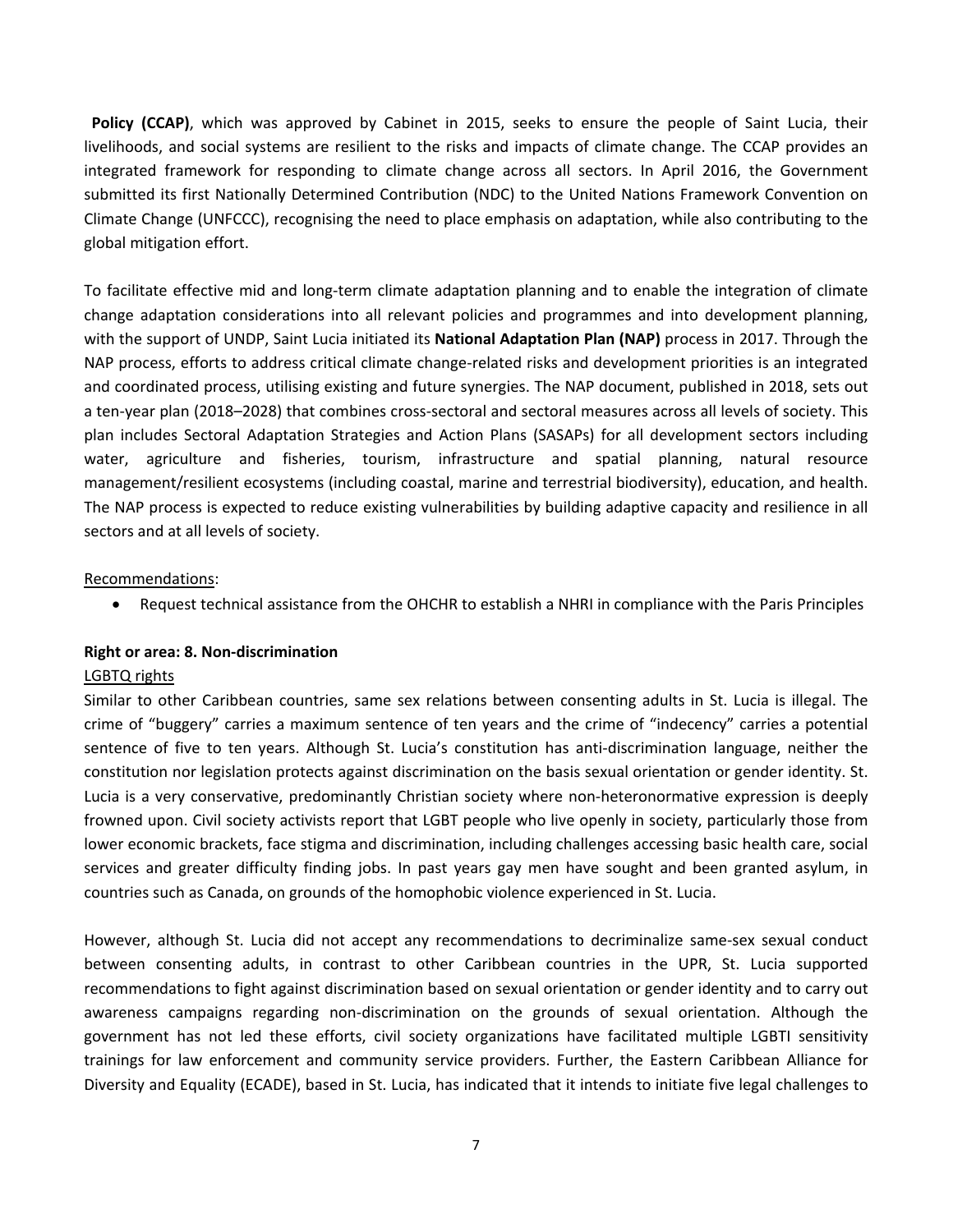the sodomy/indecency laws in the Caribbean region including Saint Lucia.

In spite of some positive efforts towards addressing discriminatory attitudes towards LGBTI persons, in 2017, <sup>a</sup> high level government official created controversy when she made <sup>a</sup> public statement suggesting St. Lucia would never decriminalize same-sex sexual activity. However, an unlikely voice of support came from officials of the Catholic Church who indicated that gay people should not be discriminated against.<sup>1</sup>

Persons with disabilities in Saint Lucia are about 4.5% of the total population with <sup>a</sup> higher rate among females according to the 2000 Census. Disability prevalence in the Caribbean overall is higher in the older population groups over 60 years of age (CEPAL 2018). Organizations that work with persons living with disabilities report that older and disabled persons struggle to meet their basic needs, specifically health care and most cases are not recognized as part of an inclusive society but instead seen as <sup>a</sup> burden to social services and systems.

## Recommendations:

- Continue to support initiatives to raise public awareness around non-discrimination and social inclusion.
- Decriminalize consensual sexual activity between persons of the same sex.
- Develop an action plan to implement the provisions of the CRPD at the national level.

# **Right or area: 12.4. Death penalty**

St. Lucia neither supported nor implemented recommendations to abolish or to establish <sup>a</sup> moratorium on the death penalty. As is the case with other Caribbean countries that fall under the jurisdiction of the London-based Judicial Committee of the Privy Council as the final court of appeal. In accordance with the *Pratt and Morgan v. Attorney General of Jamaica* decision, the Privy Council has not upheld <sup>a</sup> death sentence. The *Pratt and Morgan* decision has resulted in the near de facto abolition of the death penalty among OECS countries.

Since St. Lucia'<sup>s</sup> last UPR there has been little discussion regarding the modalities for the abolition of the death penalty. However, in 2016 St. Lucia participated in <sup>a</sup> two day regional meeting sponsored by the OHCHR on the legal status of the death penalty in the Eastern Caribbean region. The regional meeting served to promote dialogue among relevant Eastern Caribbean government officials regarding the legal status of the death penalty its utility in crime control and prevention.

Public support for the death penalty remains high in St. Lucia society, including among high ranking government officials. In 2019 the National Security Minister, with responsibility for Home Affairs and Justice, Hermangild Francis, indicated his support of the death penalty stating "I am for the law. The law says that if you kill – there are certain categories of murder; that you should face the hangman," Francis, who also declared.

St. Lucia saw its last execution in 1995 and there are currently no prisoners on death row.

# **Right or area: 12.6. Conditions of detention**

<sup>1</sup> <https://www.humandignitytrust.org/country-profile/saint-lucia/>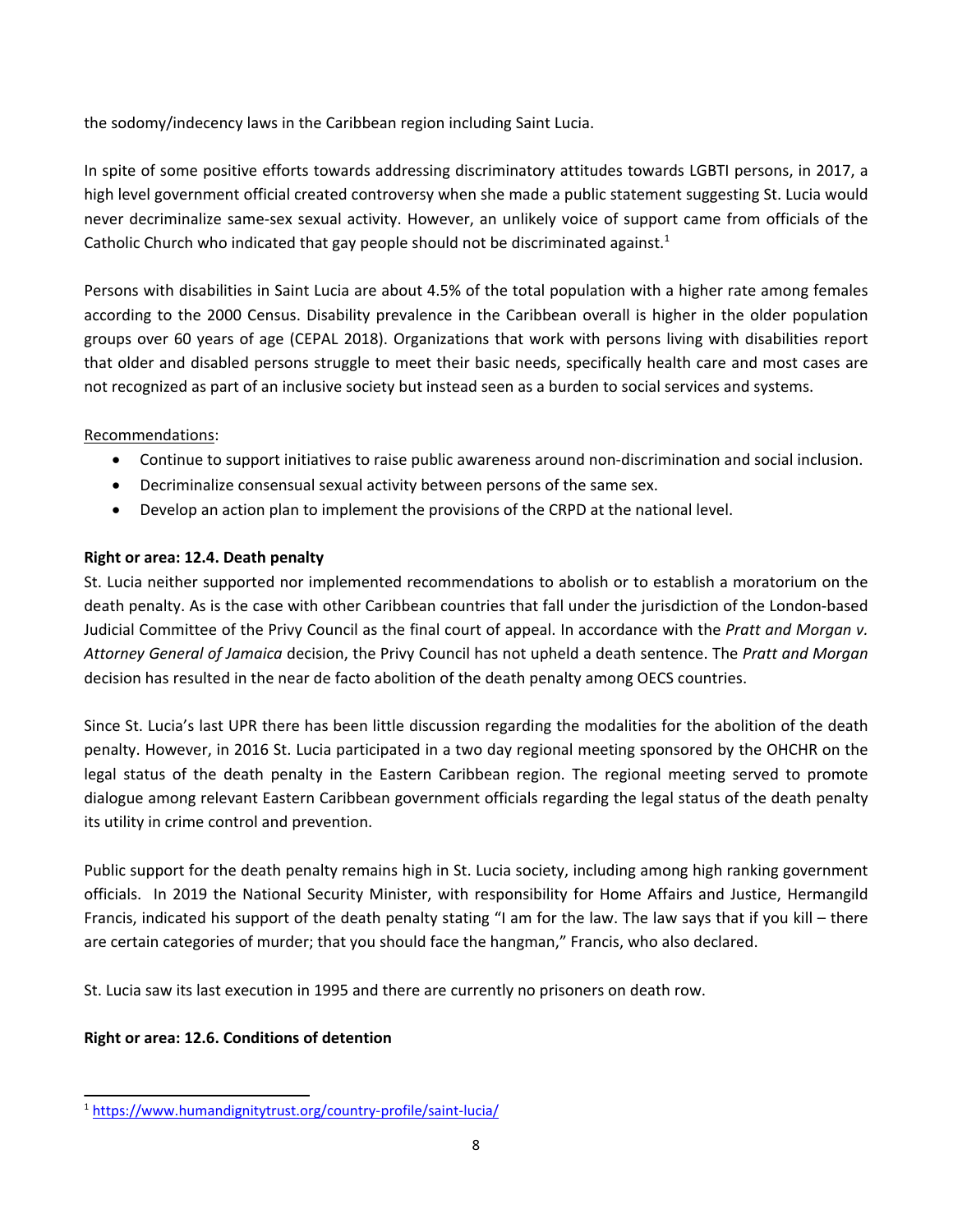St. Lucia supported the recommendation to review criminal justice procedures in order to reduce the length of detention without trial. Bordelais Correctional Facility (BCF) was built in 2003 and has <sup>a</sup> capacity of 500 inmates which is consistently over capacity. The St. Lucia government acknowledges that there is <sup>a</sup> current severe back log of cases in the Saint Lucia court system, which results in an increase in the proportion of prisoners held in detention without being sentenced for <sup>a</sup> crime.

Although the number of pre-trial/remand prisoners can fluctuate significantly, in 2017 World Prison Brief reported that approximately that persons on remand constituted 53.5% of the prison population.

In addition to prolonged length of detention of many prisoners on remand, in February 2020 <sup>a</sup> High Court judge has ordered the government to pay eight million dollars in compensation to two prisoners who were incarcerated for decades, on the grounds that they were unfit to plead, due to mental illness. In one case, <sup>a</sup> prisoner, initially charged with grievous bodily harm, was held on remand for five years until when was found unfit to plead and ordered by the then-judge to be detained at the "until the Governor-General'<sup>s</sup> pleasure shall be known." The man remained in prison for 32 years for an offence that that carried <sup>a</sup> maximum term of ten years. 2

In March 2020 <sup>a</sup> riot that broke out in St. Lucia'<sup>s</sup> main prison facility BCF. According to reports from social media, where videos of the riots circulated, the prisoners were reportedly angry over the total lockdown of the prison (as <sup>a</sup> result of <sup>a</sup> recent prison escape) and fears about the possible spread of the coronavirus (COVID-19) in the facility (there have been no reported cases of COVID-19 at BCF).

The need for reform at BCF is also evidenced by an incident in 2019 where <sup>a</sup> 16-year-old female inmate was assaulted by three male inmates although the male and female sections of the prison are separate. The Director of Corrections launched an internal investigation into the incident acknowledging that "something obviously went wrong" and that the prison has "<sup>a</sup> problem with infrastructure." It should be noted that the young female inmate was housed at BCF, in segregation from adults, because there are currently no juvenile reform institutions for girls in St. Lucia.

## **Right or area: 15.1. Administration of justice & fair trial**

St. Lucia supported the recommendation to reduce the length of detention without trial and is currently taking measures to do so. The St. Lucia government made it <sup>a</sup> key area of focus to reducing the backlog of cases by 75 percent by the end of 2019. To do so the government fortified the office of the Director of Public Prosecutions by providing more resources as well as increasing the number of magistrates and judges. In 2019 Justice Minister Francis disclosed that from <sup>a</sup> backlog of over 2000 cases when the current administration came into power, the figure had been reduced to about 682. He also indicated that the government intended to employ two additional judges.

Minister Francis who is also responsible for Home Affairs and National Security, announced that Saint Lucia now has <sup>a</sup> new parole system, <sup>a</sup> process new to the region. Minister Francis indicated that the parole board has been

<sup>&</sup>lt;sup>2</sup> <https://stluciatimes.com/high-court-awards-millions-to-saint-lucia-prisoners/>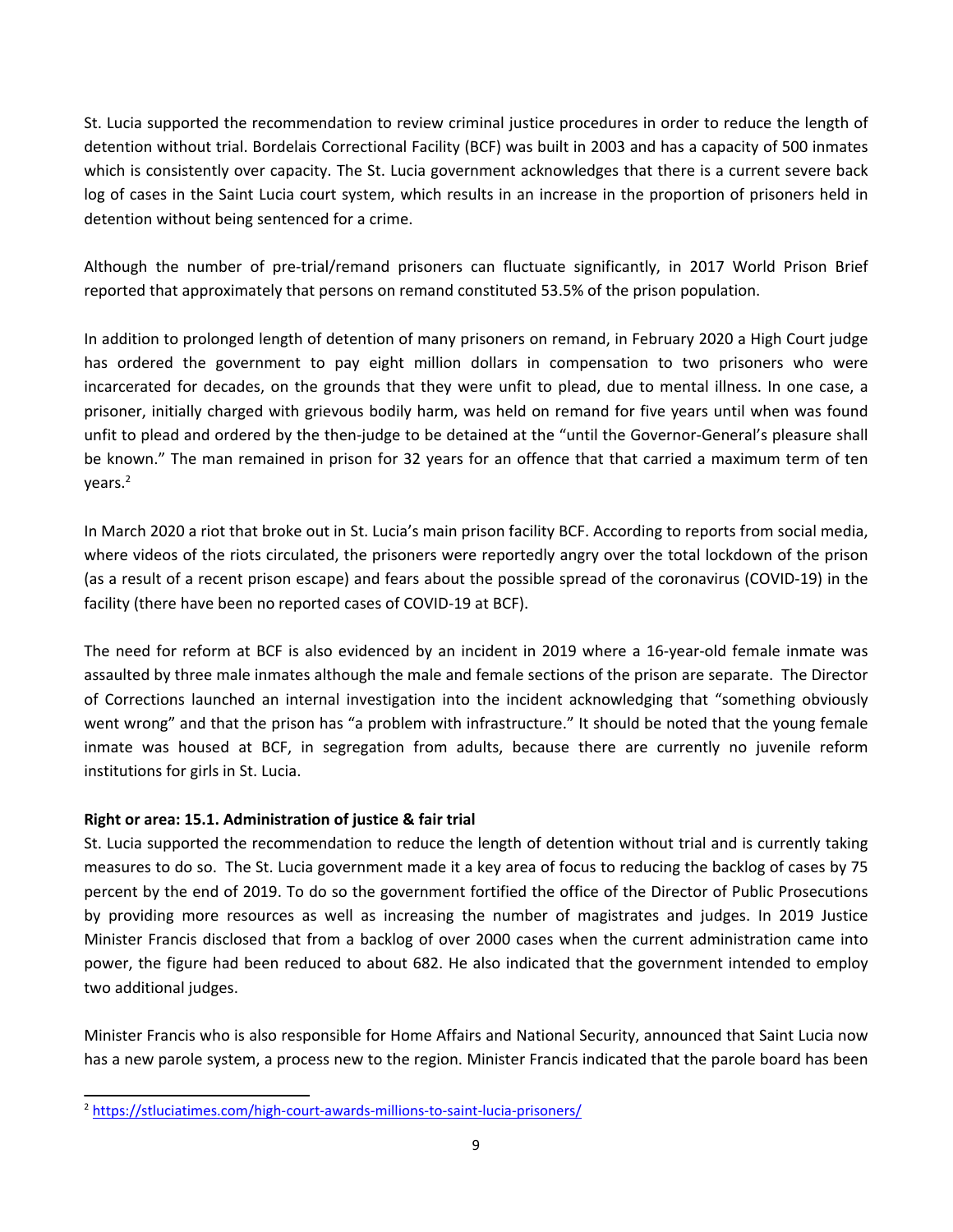established which will be tasked with parolee hearings for persons who have served sentences of 15 or more years in prison.

In February 2020, Minister Francis announced that St. Lucia would move with constructing <sup>a</sup> new "Halls of Justice" project. The new building is expected to house the Eastern Caribbean Supreme Court, headquartered in St. Lucia, as well as high courts, specialized divisions of the supreme court, law libraries, jury rooms, magistrates' courts, holding cells and administrative offices. The government has described the Halls of Justice as part of <sup>a</sup> holistic plan to improve the justice system in St. Lucia.

Despite these progressive measures, human rights defenders have criticized St. Lucia'<sup>s</sup> administration of justice system citing steep increases in stamp duties that adversely affects the poor and currently inadequately functioning court houses that results in defendants and claimants standing outside the Magistrate'<sup>s</sup> Court for hours.

# **Right or area: 21. Economic, social, and cultural rights – general measures of implementation Right or area: 22.1. Right to an adequate standard of living Right or area: 22.2. Right to food Right or area: 22.4. Right to social security**

In St. Lucia <sup>a</sup> quarter of households experience food insecurity, appearing closely linked to the level of poverty. While its overall poverty rate is at 25% and multidimensional poverty at about 24.2%, poverty is gendered with <sup>a</sup> significantly higher poverty rate in female-headed households (42.3%). Similarly, one in three children was living in poverty in 2016 compared to one in five adults.

In the light of COVID-19 crisis, there have been increased conversations surrounding food security, agribusiness models, and new technology. The priority focus areas set out in the **Agricultural Policy Framework and Strategy (2016-2021)** include the enhancement of national food and nutrition security, as well as agricultural diversification and reduction of the food import bill by enhancing agricultural intelligence information systems, analyze market demand, and assist farmers plan production cycles based on market demands. To address food insecurity, in 2019 the Ministry of Agriculture, along with Taiwan Province of China, launched <sup>a</sup> project seeking to reduce the country'<sup>s</sup> food import bill. Minister for Agriculture, Fisheries, Physical Planning, Natural Resources and Co-operatives, Hon. Ezechiel Joseph said the introduction of new technologies and techniques will help Saint Lucia produce these crops more sustainably. The production and distribution enhancement project will focus on seven crops over <sup>a</sup> three-year period.

**St. Lucia has <sup>a</sup> National Social Protection Policy** first developed in 2014. The policy is intended to promote equity and enhances the well-being and capacity of poor and vulnerable households and populations in Saint Lucia to protect their consumption; invest in their future; and contribute meaningfully to national sustainable development. The Policy also aims to guide the construction of <sup>a</sup> system that enhances efficiency, equity and transparency in delivering social protection services, while avoiding duplication and promoting synergies to reduce poverty and protect the most vulnerable population. The purpose of this Policy is to provide <sup>a</sup> clear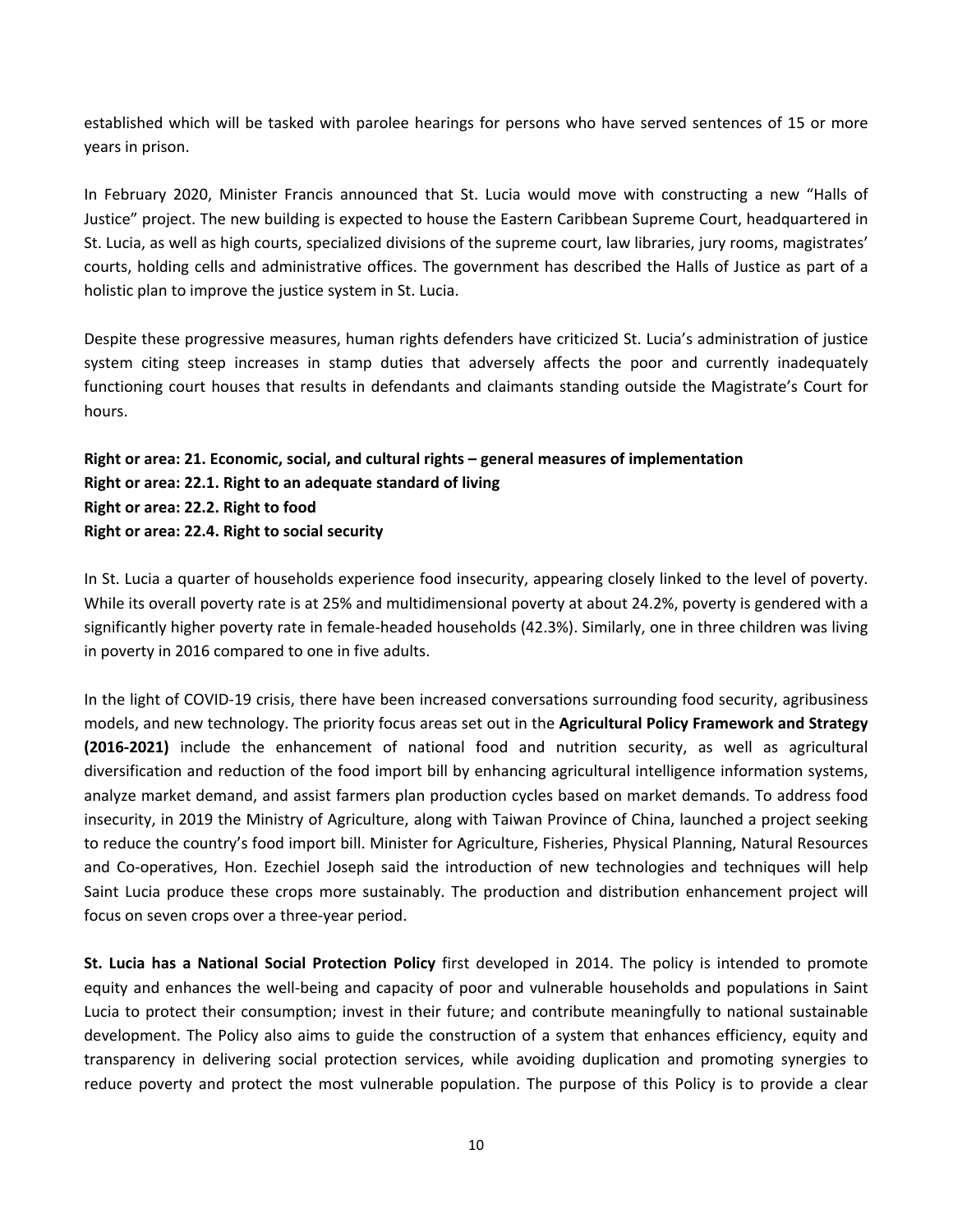framework for enhancing equity, efficiency and transparency in the delivery of social protection services. In addition, the government of St. Lucia also offers the following programmes:

- 1. **The Public Assistance Programme (PAP)** was initiated by the 1968 Public Assistance Act. According to the Act, the PAP is expected to provide direct financial support to needy persons. The PAP also includes <sup>a</sup> disability grant. The Ministry of Equity, Social Justice, Empowerment, Youth Development, Sports and Local Government oversees the main PAP as well as the Child Disability Grant.
- 2. **The National Insurance Scheme (NIS)**, established by the National Insurance Act of 1978, provides retirement, disability, maternity, workers' injury, and survivors benefits.
- 3. **The St. Lucia Social Development Fund (SSDF)** was established in 2009 through the Poverty Reduction Fund (Amendment) Act of 2009 to bring Saint Lucia'<sup>s</sup> two demand driven community-based initiatives, the Poverty Reduction Fund (PRF) and the Basic Needs Trust Fund (BNTF) under one administrative framework.

The Joint Programme *"Universal Adaptive Social Protection to Enhance Resilience and Acceleration of the Sustainable Development Goals in the Eastern Caribbean: Universal Adaptive Social Protection* is intended to contribute to strengthening institutional capacities to expand coverage and adequate social protection through vulnerability analysis, promoting <sup>a</sup> national social protection floor, and sustainable and risk-informed financing; as well as improvements to service delivery to boost people'<sup>s</sup> resilience and risk-management capacities. The Joint Programme will utilize research, analysis, monitoring and evaluation to support the evidence-based development of an adaptive system towards progressive universal coverage of social protection.

### **Right or area: 24. Right to health**

St. Lucia supported recommendations to strengthen its healthcare system. The Ministry of Health and Wellness has the constitutional responsibility for the regulation the health sector in Saint Lucia. The state delivers healthcare services via 34 health centers, two polyclinics, two district hospitals and one General Hospital and one parastatal hospital, all of which are administered through public funds. Saint Lucia'<sup>s</sup> citizenry is also served by <sup>a</sup> number of private primary care providers and one private hospital. CSOs and non-profit agencies also provide health care services on island, with <sup>a</sup> focus on specific conditions or specific target groups, which limits the range of the patients covered.

The St. Lucia government is collaborating with the World Bank Group intends to roll out an essential package of health services through <sup>a</sup> new unit, **National Health Insurance Unit** within the Ministry of Health, formed for this purpose. The unit will also seek to develop and implement <sup>a</sup> national health financing mechanism to fund the delivery of these services, while improving the efficiency and sustainability of current financing and identifying new sources of revenue for the sector. The reform effort prioritizes the strengthening of the primary level of care by introducing financial incentives to enhance service delivery at the primary health care level, improve health infrastructure to ensure the primary health care level is properly outfitted to provide the necessary care services stemming from the complexities of <sup>a</sup> double burden of disease, and improving preparedness and response for public health emergencies through improvements in care integration at the primary level.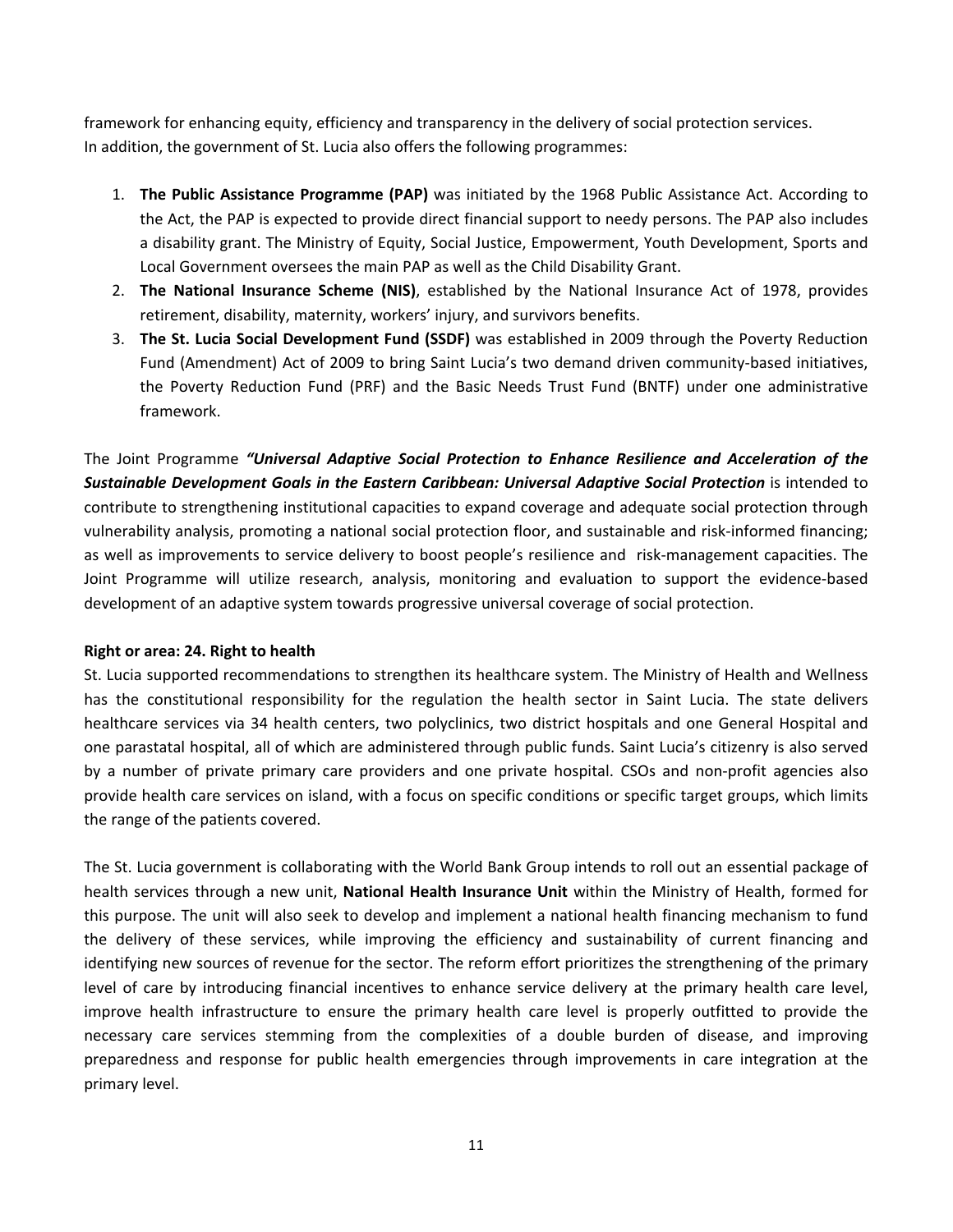In 2016 the **Caribbean Development Bank (CDB)** approved <sup>a</sup> USD23.4 million project, the **Saint Lucia Education Quality Improvement Project (EQuIP)**, which aims to strengthen Saint Lucia' education system to better address the needs of diverse learners. EQuIP support the enhancement of mechanisms and capacity for improved planning, leadership and delivery of education services; the rehabilitation, renovation and/or expansion of physical infrastructure at various education levels; and institutional strengthening and capacity building. This Project responds to the island' most pressing needs in the education sector and builds on our four decades of successful partnership with the Government and people of Saint Lucia." EQuIP aligns with the Government of Saint Lucia' Education Sector Development Plan (2015-2020). Since it launched the government has implemented various projects and programmes under EQuiP, most recently supporting the establishment of <sup>a</sup> National Parent Teachers Association to transform school/community relations.

#### Sexual and reproductive health rights

Women in St. Lucia can decide freely on the number and spacing of children. Abortion is illegal in St. Lucia except in cases of rape, incest or when the life of the mother is in danger. The National Sexual and Reproductive Health Policy is still in draft form and consequently, there is no approved national framework to ensure access to integrated sexual and reproductive health services and information for all segments of the population.

Criminalization and the application of other punitive regulations to sex work foster discriminatory practices and stigmatizing societal attitudes drive sex work underground, making health services hard to access. Sex workers may assume that they will be denied services, or may fear arrest, prosecution and imprisonment if they go to services, including for diagnosis and treatment of STIs, including HIV. They may have more difficulty obtaining products such as male and female condoms, post-exposure prophylaxis (PEP) following treatment and other harm reduction services, as well as maternal health, contraceptive and safe abortion (where legal)/post abortion services.

In St Lucia, the transmission of HIV is criminalized. Laws related to HIV exposure non-disclosure, and transmission can further deter sex workers from seeking critical sexual and reproductive health care for fear of legal reprisals. Criminal approaches to HIV and sex work are counterproductive to advancing public health and detrimental to the health and wellbeing of those in the sex trade. Punitive laws that focus on HIV status and disclosure further encourage HIV-related fear and stigma. Both the criminalization of HIV exposure nondisclosure, transmission and sex work can compromise the equality of health care and access to important services. The laws tend to erode the provider-patient relationship or negatively affect provider attitudes, resulting in discriminatory healthcare delivery that drives people away from essential services, including prevention treatment and care for HIV.

#### Maternal health

The crude birth rate remained constant during 2010-2015, at approximately 12 live births per 1,000 population (11.4 in 2010, 11.9 in 2015); the number of births also remained fairly consistent. Maternal and child health services are offered at public health facilities and in the private health sector. Approximately 98% of births occur in hospitals and are attended by trained health personnel. There has been <sup>a</sup> steady decline in normal vaginal deliveries (from 86% in 2010 to 76% in 2014), with an inverse trend in caesarean sections (from 14% to 24% in the same period). Four maternal deaths were reported in 2012-2014, one in 2012 and 2013 and 2 in 2014.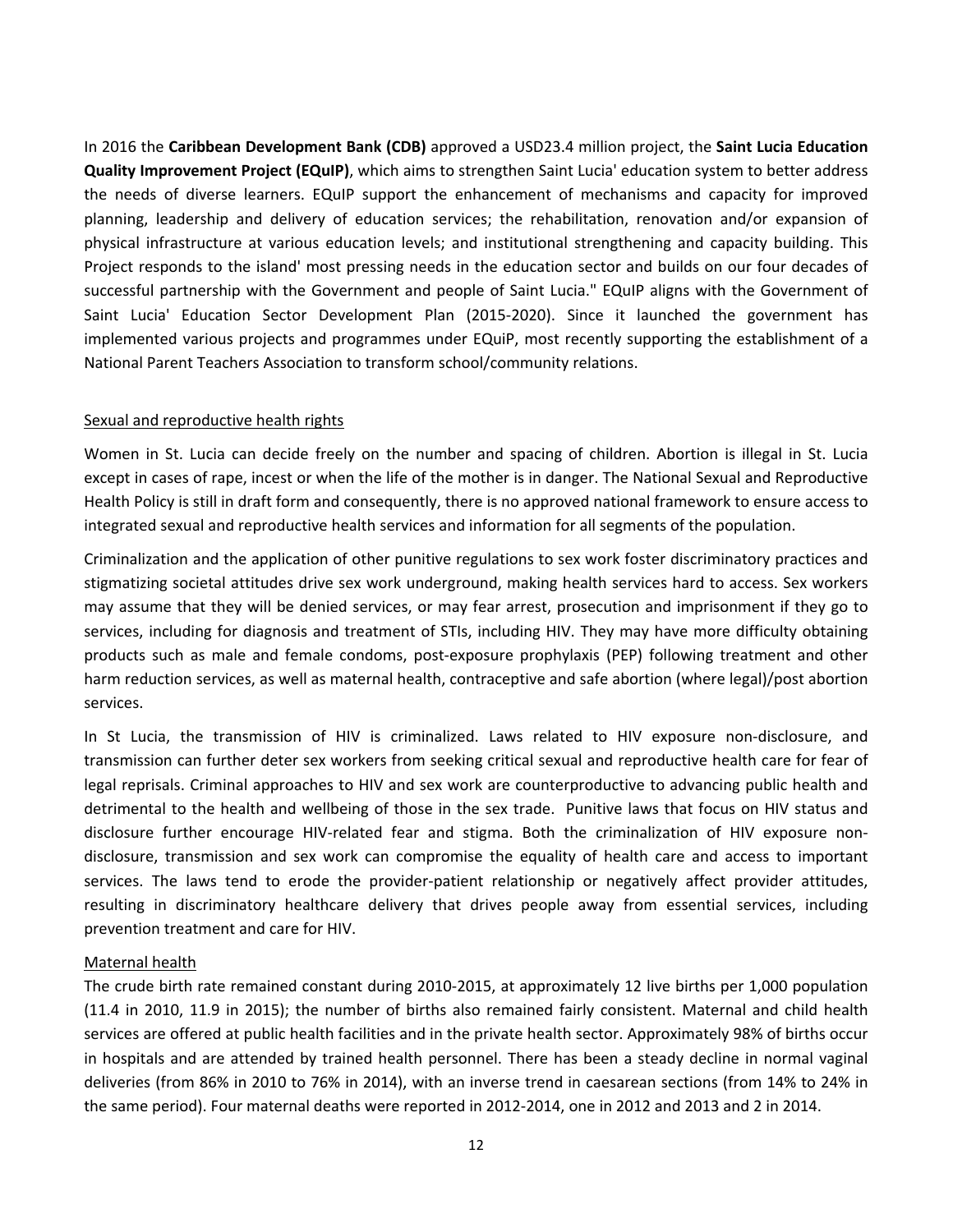#### Adolescent health

St. Lucia has one of the highest rates of adolescent pregnancy in the Eastern Caribbean at 56.3 per 1,000 women aged 15-19 years. Contributing factors include limited access to sexual and reproductive health services and information for adolescents and inadequate delivery of comprehensive sexuality education within the Health and Family Life Education (HFLE) school curriculum. A National Child and Adolescent Health Policy was developed in 2015 and is under implementation.

Recommendations:

- Approve the National Sexual and Reproductive Health Policy and fast-track implementation with required resources.
- Develop <sup>a</sup> National Action Plan to address adolescent pregnancy in line with the CARICOM Regional Integrated Strategic Framework to Reduce Adolescent Pregnancy in the Caribbean.
- De-criminalize sex work.
- c De-criminalize HIV transmission.

### **Right or area: 25. Right to education**

St. Lucia is implementing recommendations to improve access to quality education and promoting gender equality in the education sector. In St. Lucia compulsory education begins at age five. The **1997 Saint Lucia Education Act** requires all students to remain in school until 16 years of age; the **Universal Secondary School Act (2006/7)** assures every student <sup>a</sup> secondary school placement where they complete five years of basic studies (Forms 1-5). There are seventy-five (75) primary schools and twenty-four (24) secondary schools on island. Over 95 percent of Saint Lucia'<sup>s</sup> children aged three to five attend one of the island'<sup>s</sup> more than 150 preschools or 33 day care centers.

In addition to the traditional secondary school programme, Saint Lucia provides vocational education through <sup>a</sup> three-year Senior Primary Programme or through the CARE School, both focus on preparing students for future technical jobs.

More than 90 percent of females in St. Lucia attend primary school, and more than 75 percent of them are expected to attend secondary school. These figures are comparable to males attending primary school and the expectation that at least 80 percent of males will attend secondary school. In recent years the drop-out rate for girls in primary school has significantly increased reaching the same or <sup>a</sup> higher drop-out level than boys. For secondary schools, the picture is not much different as the average drop-out rate for the past ten years varied from 2.4% to 1.6%. Boys have historically been 2.5 times more likely to drop out from school, but in recent years the drop-out rate for both sexes became more similar.

Females make up more than 80 percent of the student population in the Sir Arthur Lewis Community College, the single community college on the island. Girls' education in Saint Lucia has been on the rise over the last decade with the implementation of several new programs and pushes for female education and careers.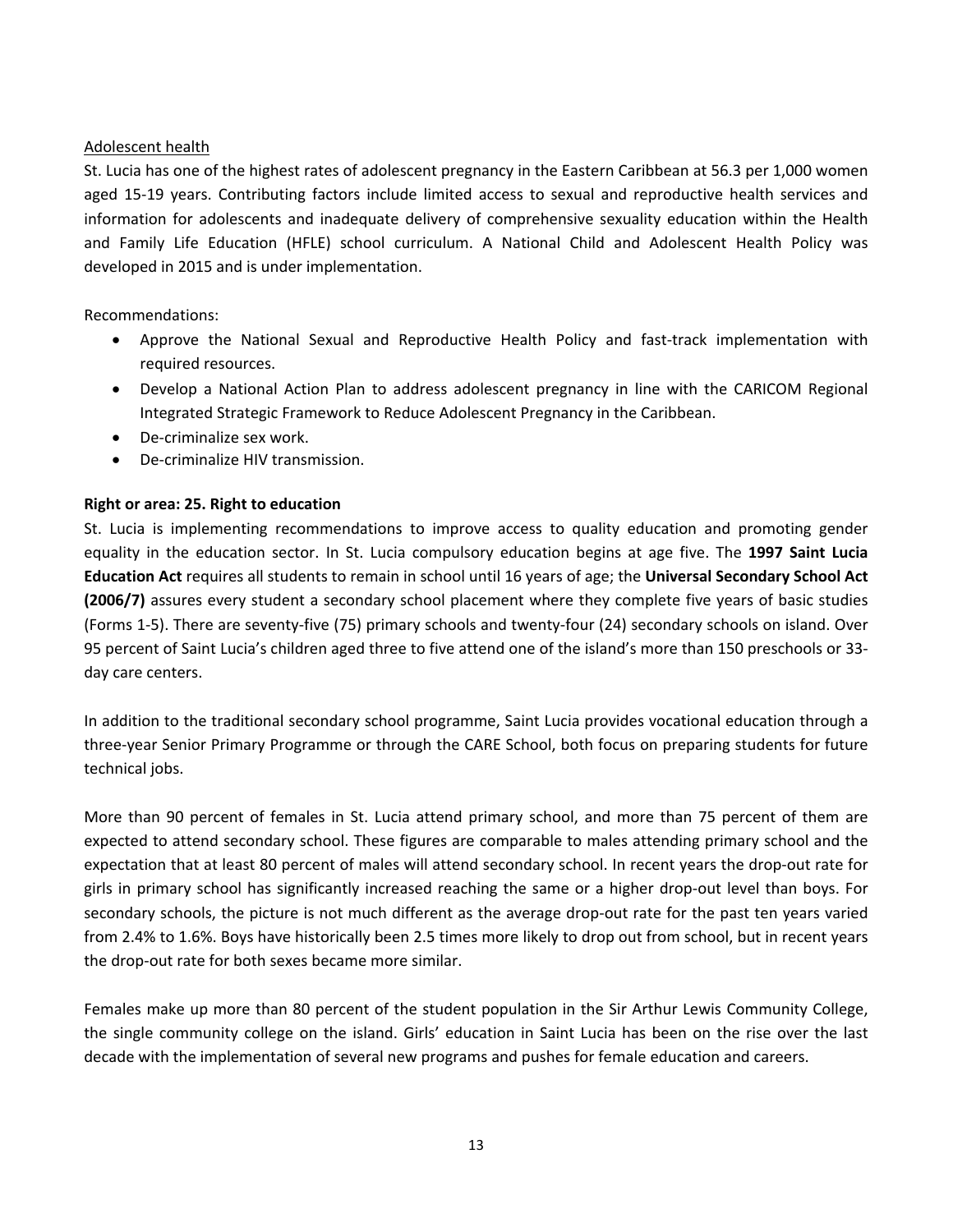There are gender disparities in the choice of subjects young men and women take at those levels. Males outnumber females in the subjects (Science, Technology, Engineering and Mathematics) STEM, while females outnumber males in subjects traditionally associated with care giving. National and regional high stakes examinations continue to indicate deficiencies in literacy, numeracy and technology. Also, the proportion of learners achieving their full potential or achieving adequate skills remains small.

Adolescent pregnancy is <sup>a</sup> contributing factor in the drop-out rate for girls. There is currently no legislation or policy in place for the pregnant learner re-entry into the formal education system. In St Lucia the law is silent on pregnant withdrawal and re-entry into school. Despite no provision barring their retention, anecdotal evidence suggests that in effect <sup>a</sup> pregnant learner staying in school does not occur, whether because of cultural practice or informal exclusion.

### Recommendations

- Strengthen the delivery of age-appropriate comprehensive sexuality education in the HFLE curriculum and for out-of-school adolescents and youth.
- Amend the Education Act and develop <sup>a</sup> policy for pregnant learner retention and re-entry into the formal education system.
- Enact laws protecting against withdrawal or guaranteeing re-entry of pregnant learners to schools.

### **Right or area: 29.1. Discrimination against women**

The Division of Gender Relations in the Ministry of Education, Innovation, Gender Relations and Sustainable Development, is mandated to facilitate an enabling environment that address gender imbalances through policies, programmes and other initiatives promoting equity and social justice.

In Saint Lucia, households make up three members on average and are headed by females in 2 out of every 5 households. Women face lower labor force participation rates at 68.1% compared to men at 81.8%. Furthermore, even though women may be involved in highly skilled professional field of employment such as clerical support workers and sales and services while men are involved in skilled agricultural work, craft and related trades in plant and machine operations, earnings of women are still lower compared to men. Female heads of households are disproportionately represented in one parent households, and women are also heads in over half the extended family households that have the highest child poverty rates. Conversely, nuclear families, where poverty is lower, are rarely headed by women. The share of the people working and living in poverty in total employment fell for men but not for women among all age groups.

### Women in Leadership

The Lower House consists of two women and fifteen men, or 12% participation of women members of parliament. In the Upper House, the President of the Senate is female and of the eleven Senators, three are female, two of whom are on the Government side and one serving as an Independent Senator, representing 27% participation of women. The Cabinet of Ministers comprises four women and ten men presently, <sup>a</sup> 28.5% participation of women. The Department of Gender Relations publication, Running in Heels, published in 2017,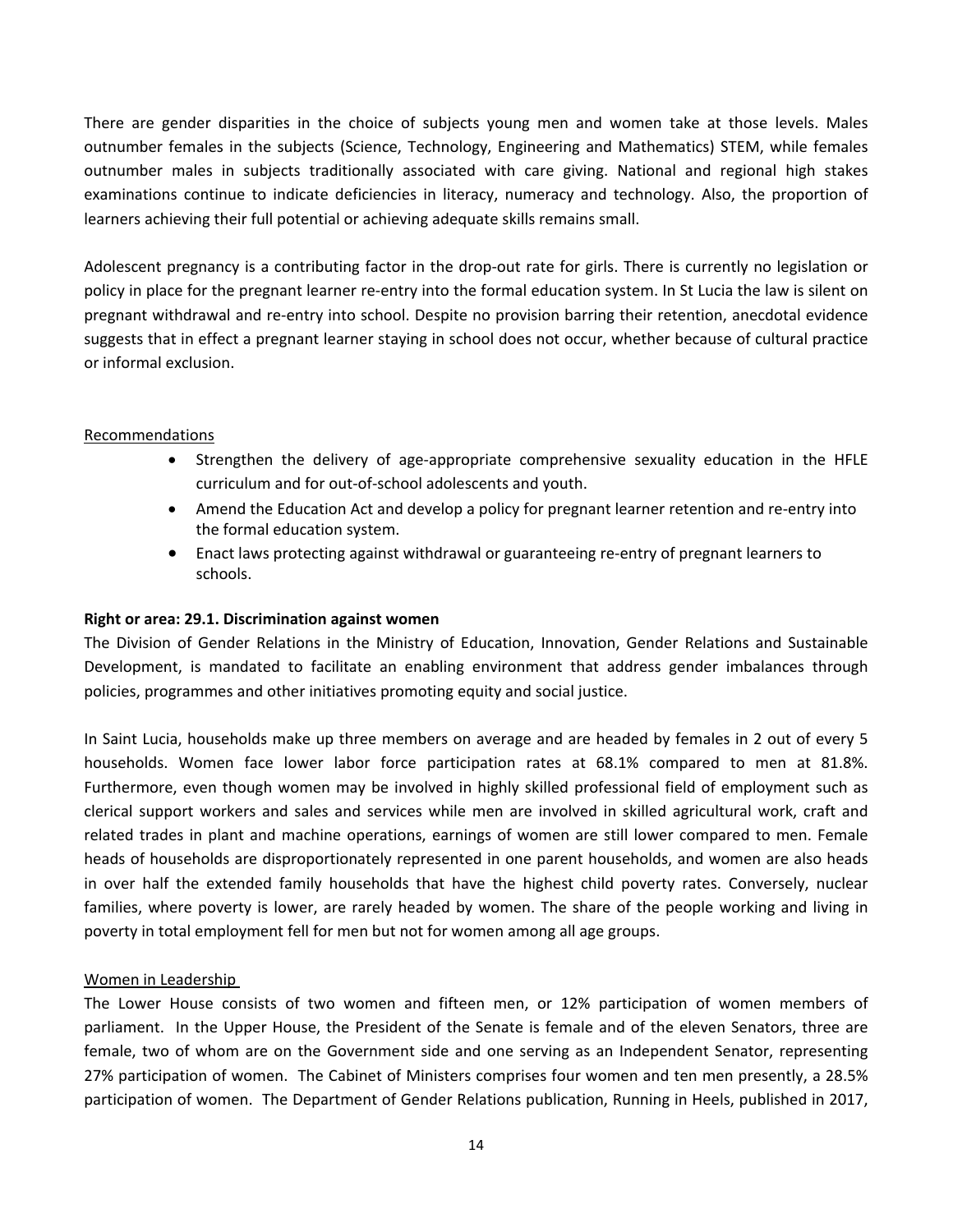points to the high level of involvement of women in politics at the constituency level but lament their general unwillingness to participate as candidates in national elections.

## **Right or area: 29.2 Gender-based violence**

St. Lucia supported all recommendations to address domestic violence and gender-based violence and the country is implementing measures to that end.

According to data from the Division of Human Services and Family Affairs in 2015, the rate of violence against women by partner or ex-partner in St. Lucia was 419 per 100,000 and 1,268 per 100,000 for girls. Although femicide is not defined in the national law, the rate of homicide of women is 378.8 per 100,000. The mortality rate for women by suicide, homicide and accidents based on data from the Royal Police of St. Lucia (2015) were 0, 5 and 2, respectively. The number of cases prosecuted for violence against women was 602 cases (that is, 1.21% of all cases).

St. Lucia has <sup>a</sup> legislative and policy framework in place to address domestic violence, sexual violence, violence in the workplace and trafficking. These include:

- **Domestic Violence Act (1994)** with provisions on intra-family and domestic sphere;
- **Equality of Opportunity and Treatment in Employment and Occupation Act (2000)** that defines sexual harassment in the workplace as <sup>a</sup> criminal offense and establishes penalties;
- **Penal Code 2003 (Revision of the Criminal Code (2003)** that punishes sexual violence within marriage only when rape occurs between divorced or separated couples. **The Penal Code Amendment (2005) (Amended Criminal Code)** increases penalties for aggressors and introduces criminal types that punish harassment (electronic or labor), the transmission of venereal diseases and establishes compensation to those who were victims / survivors of acts of rape or sexual abuse; and
- **Anti-Trafficking in Persons Act (2010) (Counter Trafficking in Persons Act)**.

The augmentation of services provided by other State agencies, such as the establishment of the **Vulnerable Persons Unit in the Royal Saint Lucia Police Force** with specific responsibility for investigating sexual offences and child sexual abuse cases also contribute to the national support system. A number of NGOs and Civil Society Organizations, including among others, the St. Lucia Crisis Centre, Positive Reactions over Secrets and Fear (PROSAF) and Raise Your Voice Saint Lucia, also provide support.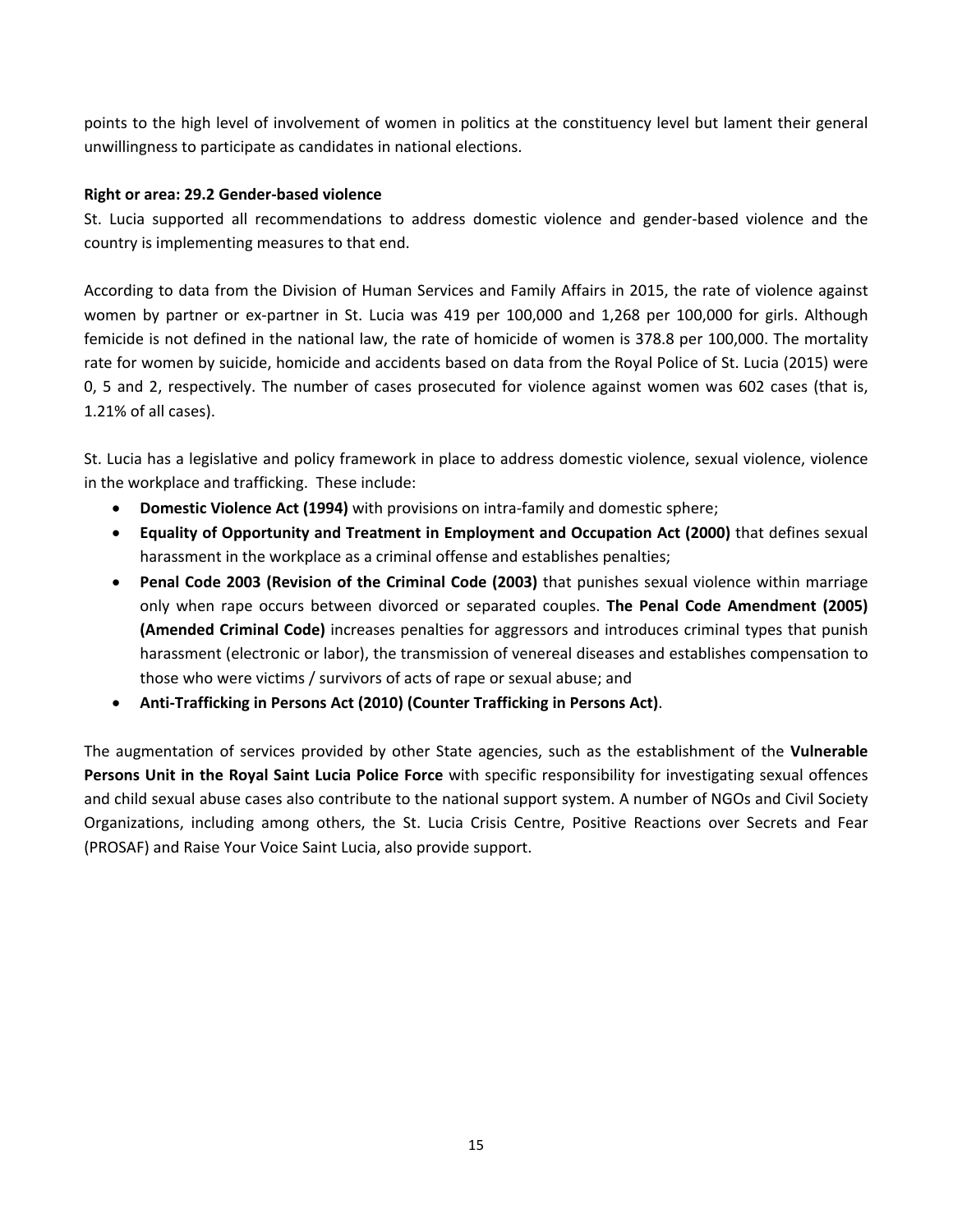St. Lucia has benefitted from the regional project, **"Strengthening State Accountability for Ending Genderbased Violence in the Caribbean"** and has partnered with UN Women MCO and the Association of Caribbean Commissioners of Police to produce <sup>a</sup> **National Plan/Partnership of Action (NPA) to end Gender-based Violence in Saint Lucia**. The NPA establishes <sup>a</sup> nationwide, comprehensive, integrated and sustained approach to combating gender-based violence in St. Lucia. Its goal is to catalyze the end of gender-based violence through <sup>a</sup> holistic, systematic, complimentary, multi-sectoral and multi-dimensional approach. It called for <sup>a</sup> systemsoriented approach to address this multifaceted and complex problem, stressing partnership as <sup>a</sup> key guiding principle.

Further to this NPA Saint Lucia has initiated <sup>a</sup> self-starter implementation of the Essential Service Programme for Women and Girls Victims of Gender-based Violence. This is an interagency programme involving UNFPA, UN Women, UNDP, PAHO, UNODC, along with consultations from other international experts. The programmes defines <sup>a</sup> series of central services that are necessary to be able to adequately serve girls and women survivors of violence, as well as provide quality guides for those services (health, police and justice, support services, and coordination and governance of these services). In 2019 Saint Lucia embarked on <sup>a</sup> comprehensive assessment of services for victims of gender-based violence and the compilation of an Essential Services Package for Saint Lucia with UNFPA'<sup>s</sup> support. The implementation of this package will include <sup>a</sup> series of actions which ultimate goal is to shrink the gap between international agreements, legal frameworks and the reality of the conditions in which women live. As part of the COVID-19 response, St. Lucia was assisted to undertake <sup>a</sup> detailed mapping of available GBV services, which will inform the establishment and strengthening of the GBV referral pathways to ensure women and girls survivors' access to multi-sectoral services.

The Bureau is also currently updating and formalising the **GBV referral pathway**. The Bureau has also made efforts to ensure that the COVID-19 socio-economic response prioritises gender based violence initiatives and actions specifically to end violence against women and girls.

### Trafficking in Persons

In January 2019, Saint Lucia, in partnership with the International Organization for Migration (IOM), launched <sup>a</sup> hotline to help combat human trafficking. The hotline is available 24 hours and calls are received by <sup>a</sup> police officer and relayed to the Central Intelligence Unit for assessment. The National Task Force for the Prevention of Trafficking in Persons includes law enforcement and social service agents trained to provide victim-centered assistance. The Task Force helped implement the National Action Plan for Combating Trafficking in Persons (2015-2018).

INTERPOL conducted training for police, judges, lawyers, and immigration officials in Saint Lucia on investigation, victim identification, referral, and assistance in trafficking cases. Healthcare and service providers received training on preventing and responding to human trafficking from the IOM in 2018.The IOM also developed <sup>a</sup> Manual on Combating Trafficking in Persons in Saint Lucia to support <sup>a</sup> request by the Ministry of Home Affairs, Justice and National Security.

#### Sexual harassment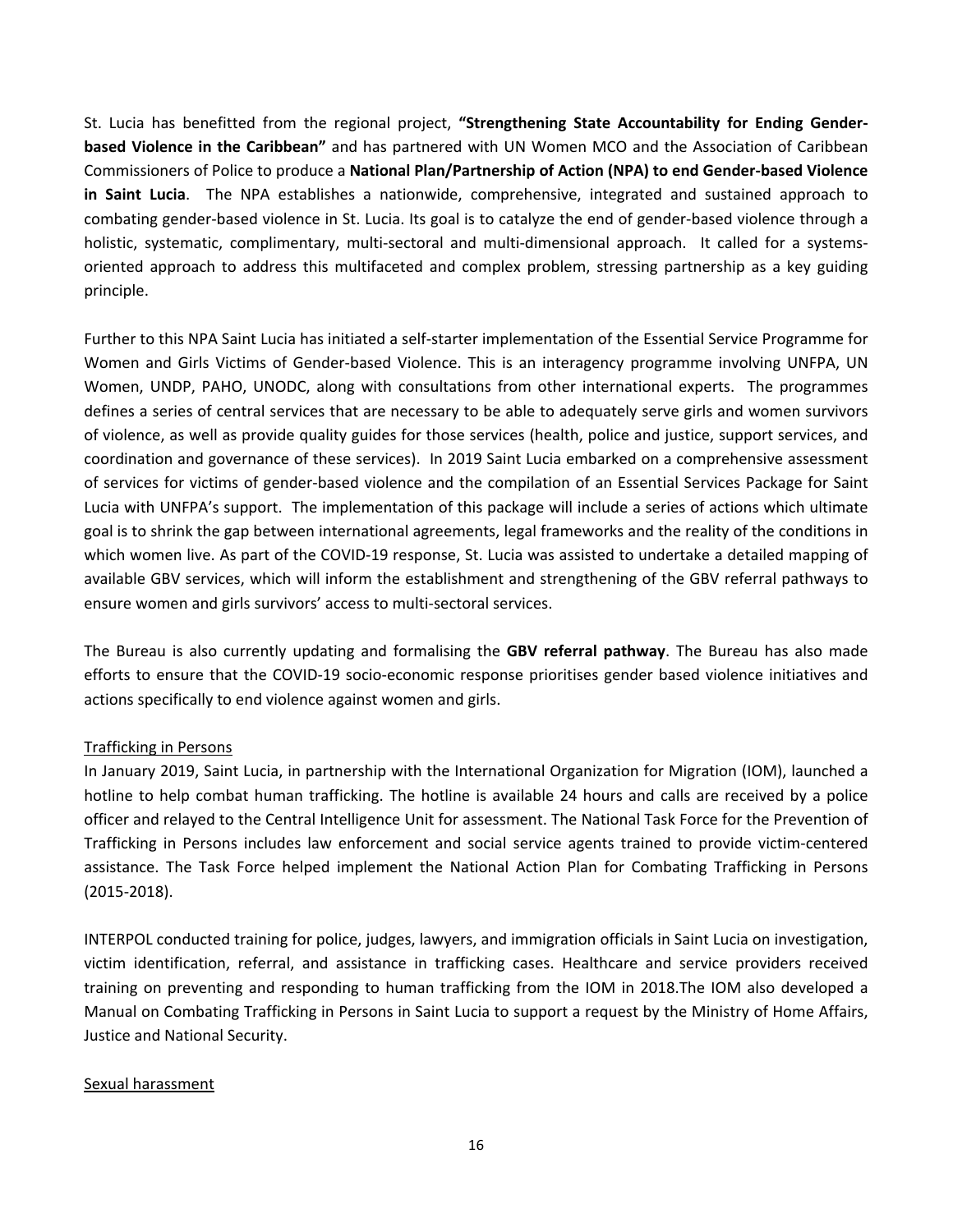The law prohibits sexual harassment in the workplace, but it remains <sup>a</sup> highly underreported problem since government enforcement was not an effective deterrent. Most cases of sexual harassment were handled in the workplace rather than prosecuted under the law.

### Child marriage

In St. Lucia marriage of <sup>a</sup> minor, i.e. <sup>a</sup> person below the age of 18, is legal with parental consent. According to **Article 81 of the Civil Code** "marriage solemnized between persons either of whom is under the age of 16 years is null and void. Where the marriage of <sup>a</sup> minor, not being <sup>a</sup> widower or <sup>a</sup> widow, is intended to be solemnized, parental consent is required. Where the minor is legitimate and both parents are alive, the consent of both parents is required, but in case of disagreement, the consent of the father suffices. The law goes on to detail with some specificity who must consent if the parents are divorced or separated, if <sup>a</sup> parent has been deserted, if one parent is dead, where both parents are dead, if the child is illegitimate etc. "

Recommendations:

•Set the minimum age of consent to marriage to 18 years, without exception, to eliminate child marriage.

## **Right or area: 30.1. Children: definition, general principles, protection**

Poverty is one of the main challenges facing children in St. Lucia. Even though child poverty rates in Saint Lucia dropped from 36.7% to 34.5% between 2006 and 2016, child poverty rates appreciated in rural areas from 41.4% compared to 32 % in urban areas.<sup>3</sup>

Child poverty increases sharply with the number of children in the household, from 14% in single child households to 66% in households with 4 more children. These households account for over 40% of children in poverty. Although the poverty rate for one child households has decreased since 2006, it has risen for all other larger child households. The decrease in the overall child poverty rate is thus due primarily to <sup>a</sup> reduction in the proportion of children living in households with 3 or more children rather than <sup>a</sup> decrease in poverty rates.

In St. Lucia, "youth" are defined by national standards as 10-35 year-olds. This group, particularly female young people, experience high unemployment of 37.6% (a 12% increase since 2006). Gender disaggregation for youth unemployment based, on 2016 estimates, was 51% among young women and 42.6% among young men. According to the 2018 Saint Lucia Country Poverty Assessment, only 32.8% and 35.6% of males and females respectively attained secondary education. Rates of youth NEET (not in education, employment and training) was 31.6% in 2016.

## **Right or area: 30.2. Children: family environment and alternative care Right or area: 30.3. Children: protection from exploitation**

St. Lucia supported recommendations to strengthen efforts to combat the exploitation and abuse of children. As previoulsy discussed, in 2018 St. Lucia passed the **Child Justice Act of 2018** and the **Child (Care, Protection and Adoption) Act of 2018**.

<sup>&</sup>lt;sup>3</sup> National Report of Living [Conditions](https://www.stats.gov.lc/wp-content/uploads/2019/01/Saint-Lucia-National-Report-of-Living-Conditions-2016-Final_December-2018.pdf) 2018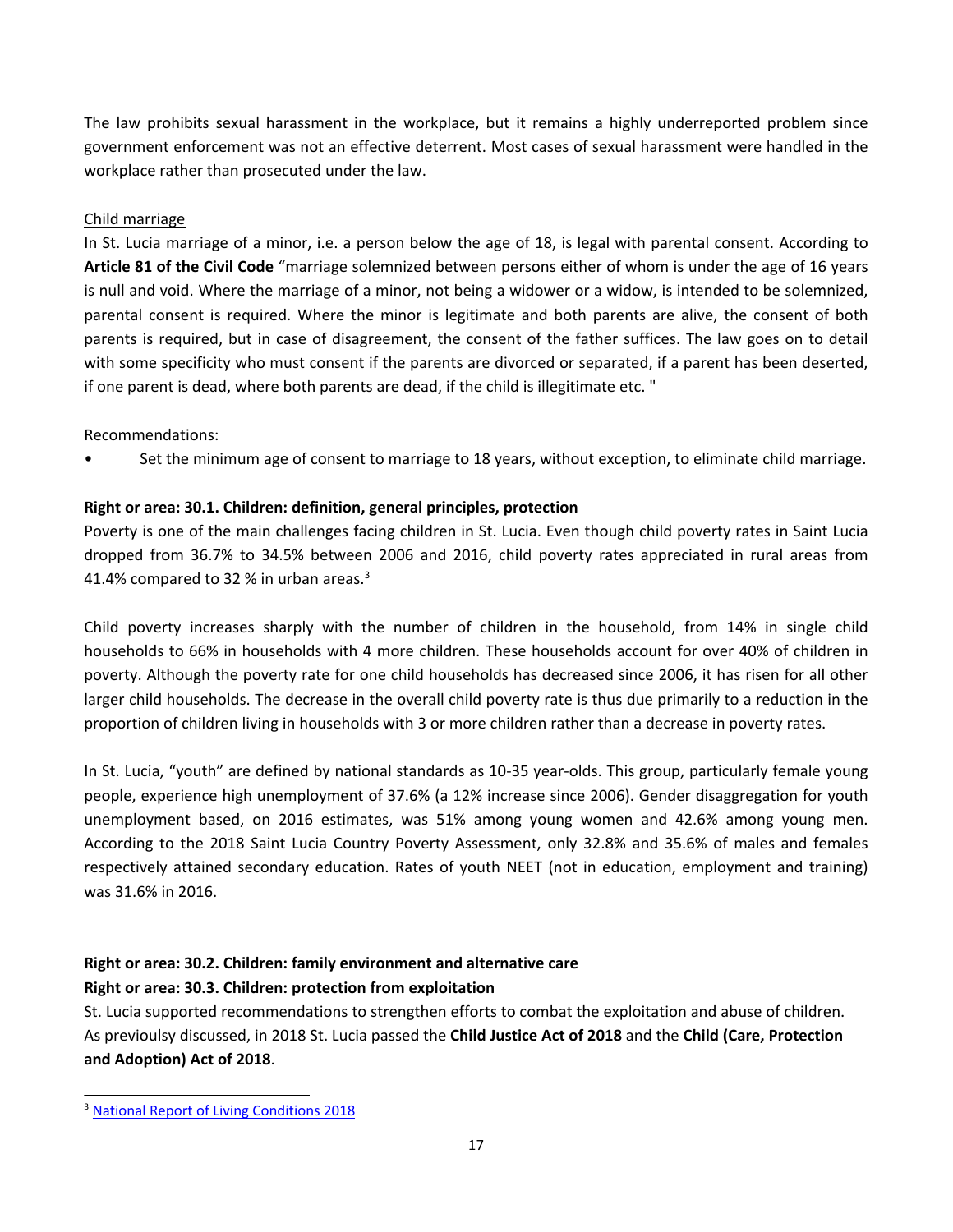### Child abuse

Child sexual abuse is the highest reported type of abuse in Saint Lucia followed by physical abuse. Girls ages 12-16 account for 70% of reported cases of sexual abuse in Saint Lucia. Cases of sexual abuse, physical abuse, psychological abuse, and abandonment are handled by the **Department of Human Services and Family Affairs**. There continues to be some cases where "parents of sexually abused children sometimes declined to press sexual assault charges against the abuser in exchange for financial contributions toward the welfare of the victims" even though this practice (known as "roungement") has been condemned by the government. 4

According to UNICEF, many school going children from poor communities with high crime rates have witnessed severe, traumatic events before the age of 10. Children have been found performing all sorts of at risk activities, either voluntarily, or instigated or forced by older siblings or adults (including parents, guardians and gang leaders) ranging from prostitution, use of children in the drug trade, sex slavery, robbery, assaults, gambling.

### Child labour

Previous studies suggested that St. Lucia experienced high levels of child labour. However the data was subsequently re-analysed and the results were significantly reduced. In 2015 UNICEF presented <sup>a</sup> reduced approximate figure of less than 2% incidence of child labour in St. Lucia in its publication "Mapping of Child wellbeing in St. Lucia." The mapping did not confirm an important prevalence of child labour, but rather, low levels of children engaging in economic activities and household chores for long hours per week. The practice of using children for economic activities outside or inside the household has significantly decreased since the collapsing of the banana trade, and all data seem to indicate that child labour prevalence is extremely limited, at least for the 12 to 17 age groups.

With regard to youth violence, the UNICEF mapping gathered evidence of <sup>a</sup> growing concern for children being affiliated to gangs, but little or no evidence of <sup>a</sup> growing problem of children being trafficked for sexual purposes, or children being recruited into the worst forms of child labour in the tourism industry. In all the above situations, children are used by older gang members to perform illicit activities in exchange for pocket money, protection, or simply to enjoy the feeling of belonging to <sup>a</sup> gang.

St. Lucia is attempting to address these challenges through the **Youth Empowerment Project (YEP)** - <sup>a</sup> flagship programme implemented by the National Skills Development Centre (NSDC); for vulnerable youth 17-25 years; to give access to the job market and sustainable livelihood pathways. The project assists between 1,200 and 500 youth per year, and the selection criteria positively discriminate for youth coming from ghetto communities, poor neighborhoods or very vulnerable households. The majority of beneficiaries are between 12 and 25 years old.

**The Second Step Programme** was developed by the Committee for Children and introduced to St. Lucia by UNESCO in 2016. Teachers and principals are trained to deliver <sup>a</sup> programme teaching children critical skills (such as managing emotions and behaviour, getting along with peers, and solving problems peacefully). The

<sup>4</sup> UNICEF, Situational Analysis of Children in St. Lucia